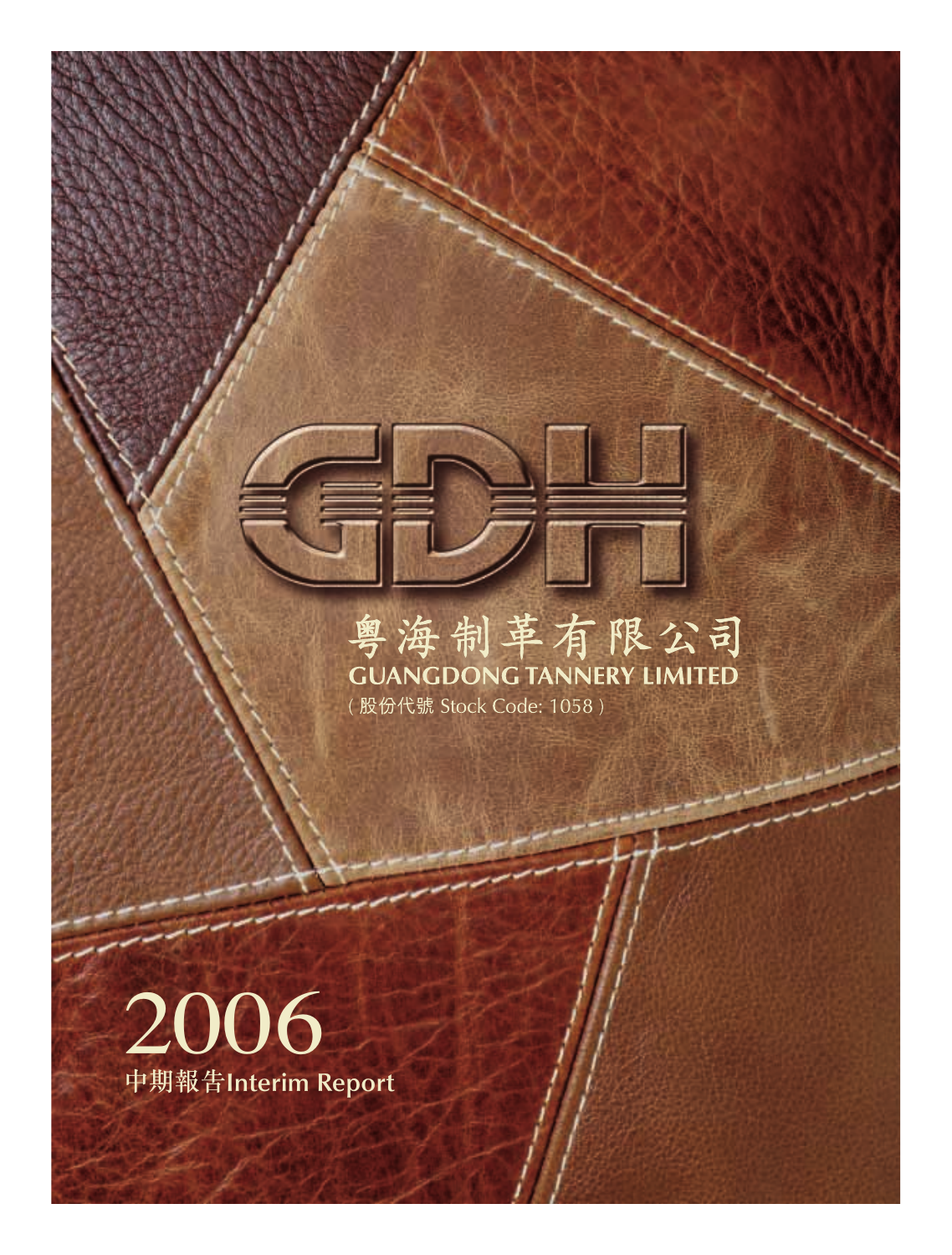

# **CONTENTS**

| <b>Business and Financial Review</b>                          | $\overline{2}$ |
|---------------------------------------------------------------|----------------|
| Independent Auditors' Review Report                           | 5              |
| Condensed Consolidated Income Statement                       | 6              |
| <b>Condensed Consolidated Balance Sheet</b>                   | $\overline{7}$ |
| Condensed Consolidated Summary Statement of Changes in Equity | 9              |
| Condensed Consolidated Cash Flow Statement                    | 10             |
| Notes to Condensed Consolidated Interim Financial Statements  | 11             |
| Directors' Interests and Short Positions in Securities        | 26             |
| Substantial Shareholders' Interests                           | 29             |
| Share Option Scheme                                           | 30             |
| Corporate Governance and Other Information                    | 32             |
| Corporate Information                                         | 34             |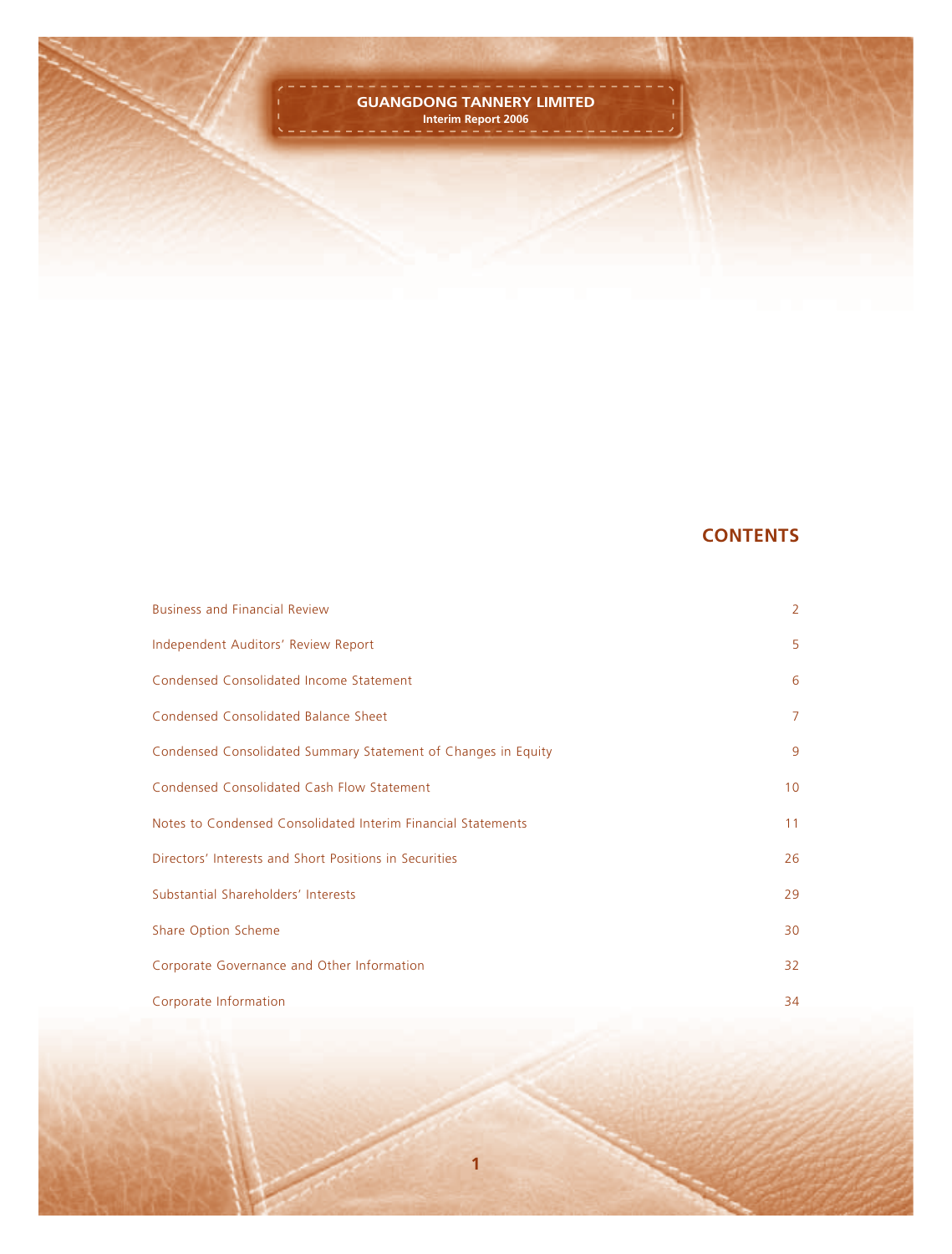# **BUSINESS AND FINANCIAL REVIEW**

#### **RESULTS**

The unaudited profit attributable to shareholders for the six months ended 30 June 2006 of Guangdong Tannery Limited (the "Company") and its subsidiaries (the "Group") was HK\$924,000 compared with the loss of HK\$515,000 for the same period last year.

The unaudited net asset value of the Group as at 30 June 2006 was HK\$174,377,000, an increase of HK\$14,288,000 and HK\$1,943,000 as compared to the net asset value as at 30 June 2005 and 31 December 2005 respectively.

The board of directors (the "Board") of the Company resolved not to declare the payment of interim dividend for the six months ended 30 June 2006 (2005: Nil).

#### **OPERATIONS REVIEW**

With the successful realization of the Group's strategic shift of operation to the northern part of China in 2005, the turnover of the Group rapidly recovered and our production base in Xuzhou began to benefit from economies of scales. Since the outsourcing of upstream production processes, our productivity of downstream production processes was released, the productivity of Xuzhou Gangwei Leather Co. Ltd. ("Xuzhou Gangwei Tannery") can be utilized more efficiently, and thus the overall production of Xuzhou production base has increased significantly as compared with the same period last year. During the period under review, total leather production of the Group amounted to 9,504,000 sq.ft. which increased by 4,072,000 sq.ft. as compared to 5,432,000 sq.ft for the same period last year. Production of cowhides increased by 94% to 9,504,000 sq.ft. (2005: 4,897,000 sq.ft.), whereas the production of cow split, coated cow split and other products decreased by 100% to zero sq.ft. (2005: 535,000 sq.ft.). The increase of production indicated that the Group's strategic shift of operations to the northern part of China has been successfully realized.

Product development will continuously be as one of our priority tasks. Apart from enhancing our production and marketing of nappa series which has been our main products, we further strived for product innovation and promotion. A range of innovative products such as wax-resemble nappa leather series had been successfully introduced into the market with a favourable market response. All these efforts hugely enriched the product mix and forged strong capability of the Group to adjust to ever-changing market demands.

Consolidated turnover for the period under review was HK\$160,015,000, which increased by 68.30% as compared to HK\$95,077,000 for the same period of 2005. Turnover of cowhides for the first half of this year increased by 66.59% to HK\$142,817,000 (2005: HK\$85,730,000). Meanwhile, turnover of cow split, coated cow split and other products increased by 83.99% to HK\$17,198,000 (2005: HK\$9,347,000). Due to the increase in sales of the first half of 2006, the consolidated inventories of the Group increased correspondingly. As at 30 June 2006, consolidated inventories amounted to HK\$167,574,000, which increased by HK\$35,909,000 and HK\$45,106,000 as compared with 30 June 2005 and 31 December 2005 respectively.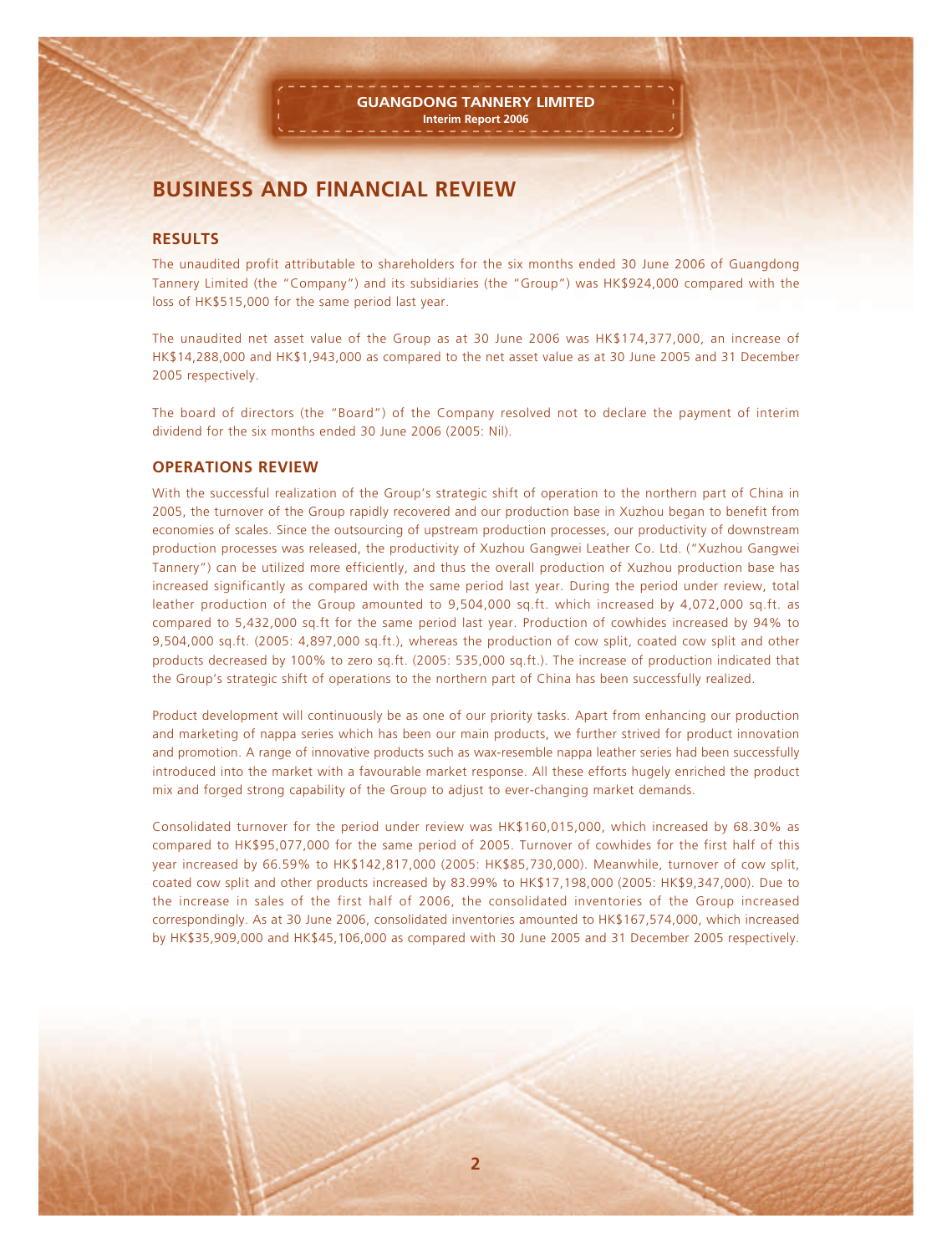# **BUSINESS AND FINANCIAL REVIEW**

Balance of trade receivables as at 30 June 2006 was HK\$34,972,000. After deducting the provisions for doubtful debts of HK\$3,005,000, trade receivables amounted to HK\$31,967,000, a decrease of HK\$3,177,000 as compared to 30 June 2005 and an increase of HK\$10,102,000 as compared to 31 December 2005 respectively. Trade receivables turnover was 11.9 times and average collection period was 31 days, a decrease of 28 days as compared to 59 days for the same period in 2005.

#### **FINANCIAL REVIEW**

As at 30 June 2006, the Group's interest-bearing borrowings amounted to HK\$84,378,000 (as at 31 December 2005: HK\$84,176,000). Of the total interest-bearing borrowings, HK\$10,350,000 was denominated in Hong Kong dollars, HK\$19,428,000 in Renminbi and HK\$54,600,000 in US dollars. All of these interest-bearing borrowings are charged at fixed rates.

As at 30 June 2006, the Group's cash and bank balances amounted to HK\$58,063,000 (as at 31 December 2005: HK\$69,832,000), which are denominated in Hong Kong dollars (HK\$2,280,000), Renminbi (equivalent to HK\$54,884,000) and US dollars (equivalent to HK\$899,000) respectively.

As at 30 June 2006, after deduction of cash and bank deposits, the Group's ratio of net interest-bearing borrowings to shareholders' equity was 15.09% (as at 31 December 2005: 8.32%). Loan facilities bear interest at approximately 3% to 6% per annum. All of the Group's total borrowings are repayable beyond one year. Interest expense incurred by the Group during the period was HK\$1,933,000, representing an increase of 8.1% as compared with the same period last year.

During the period, net cash outflow from operating activities was HK\$20,366,000 and net cash inflow from financing was HK\$3,117,000. Net decrease in cash and cash equivalents amounted to HK\$16,990,000.

As at 30 June 2006, net non-current assets including properties, plant and equipment, investment properties and prepaid land lease payments were HK\$74,031,000, a reduction of HK\$12,294,000 as compared with the figure as at 31 December 2005. During the period, the Group's capital expenditure amounted to HK\$983,000 (2005: HK\$578,000). It was incurred mainly for the replacement of the leather manufacture machinery and equipment, a move to cope with the operations and development of the leather business.

As at 30 June 2006, certain of the Group's buildings, bank deposits and machinery and equipment with a total net book value of HK\$21,225,000 (31 December 2005: HK\$40,220,000) were pledged to secure general banking facilities granted to the Group.

#### **FREEZING OF TONGYUAN TANNERY'S BANK ACCOUNTS**

Details of the freezing of bank accounts of Foshan City Nanhai Tong Yuan Tanning Co., Ltd ("Tongyuan Tannery") by the Guangzhou Customs in the People's Republic of China were set out in note 20 to the unaudited condensed consolidated interim financial statements.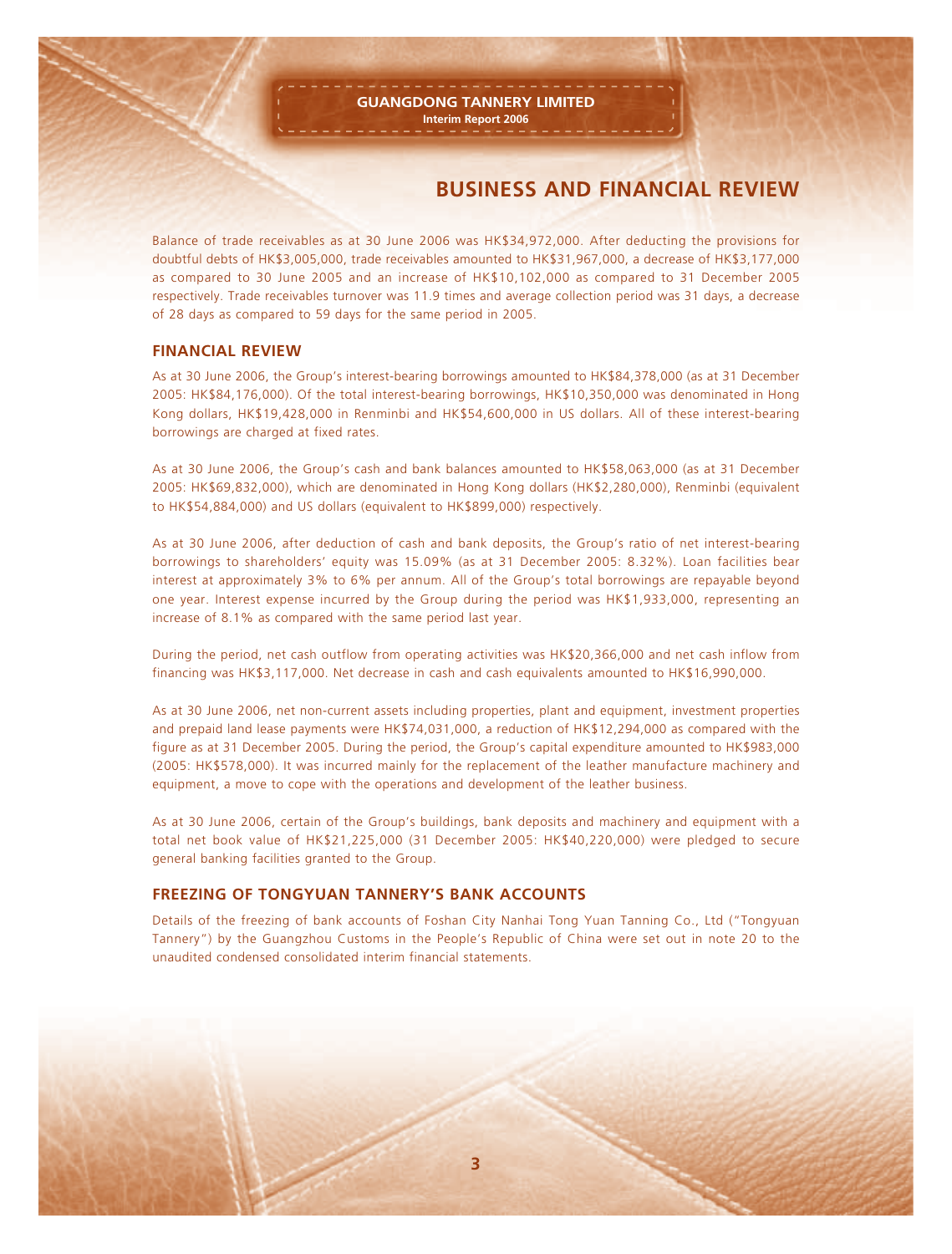# **BUSINESS AND FINANCIAL REVIEW**

#### **EMPLOYEES**

As at 30 June 2006, a total of 731 employees (31 December 2005: 622 employees) were employed by the Group. The pay levels of employees are made with reference to the Group's operating results and the employee's performance. The Group offered social and medical insurance and provident fund to all employees in different areas. The Company has adopted a share option scheme in May 2002, and the purpose of which is to provide incentives to participants to contribute to the Group, and to enable the Group to recruit and retain quality employees to serve the Group on a long-term basis.

#### **PROSPECTS**

The Group will face a difficult operating environment in coming years; such as the increasing of costs of raw materials, fuels consumption and salaries combined with keen competition. To strive against such harsh environment, the Group will continue its efforts to face the challenges ahead by consolidating the foundation of Group's production, supply, sales, marketing as well as operation efficiency. In addition, it is the Group's intention to operate the merchandise trading business as well as actively explore effective ways to deal with the idle assets of Tongyuan Tannery.

**4**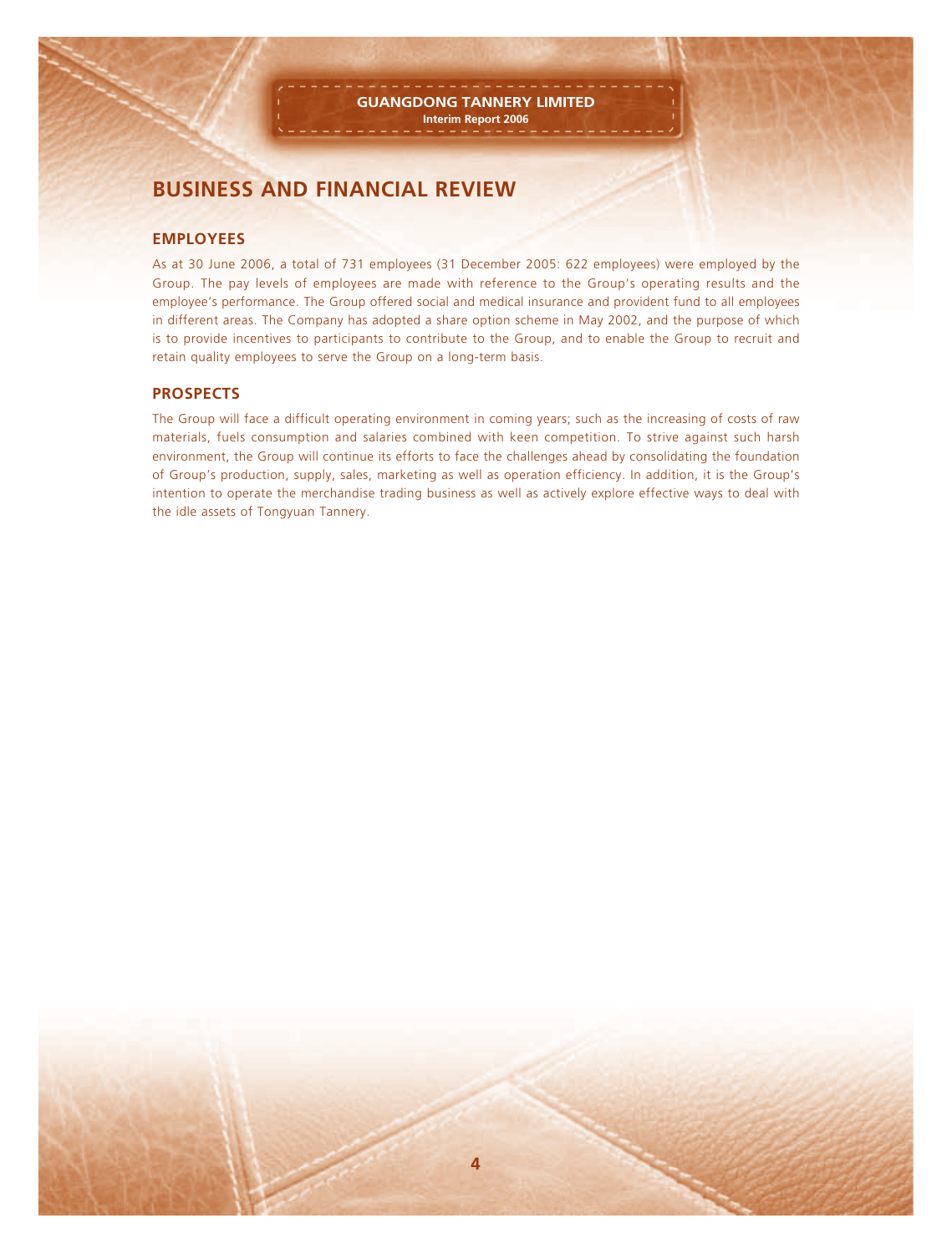### **INDEPENDENT AUDITORS' REVIEW REPORT**

# **EU ERNST & YOUNG**

To the Board of Directors **Guangdong Tannery Limited** *(Incorporated in Hong Kong with limited liability)*

We have been instructed by the Company to review the interim financial report set out on pages 6 to 25.

#### **RESPECTIVE RESPONSIBILITIES OF DIRECTORS AND AUDITORS**

The Rules Governing the Listing of Securities on the Stock Exchange of Hong Kong Limited require the preparation of an interim financial report to be in compliance with Hong Kong Accounting Standard 34 "Interim financial reporting" issued by the Hong Kong Institute of Certified Public Accountants ("HKICPA") and the relevant provisions thereof. The interim financial report is the responsibility of, and has been approved by, the directors. It is our responsibility to form an independent conclusion, based on our review, on the interim financial report and to report our conclusion solely to you, as a body, in accordance with our agreed terms of engagement, and for no other purpose. We do not assume responsibility towards or accept liability to any other person for the contents of this report.

#### **REVIEW WORK PERFORMED**

We conducted our review in accordance with Statement of Auditing Standards 700 "Engagements to review interim financial reports" issued by the HKICPA. A review consists principally of making enquiries of the Group's management and applying analytical procedures to the interim financial report and based thereon, assessing whether the accounting policies and presentation have been consistently applied unless otherwise disclosed. A review excludes audit procedures such as tests of controls and verification of assets, liabilities and transactions. It is substantially less in scope than an audit and therefore provides a lower level of assurance than an audit. Accordingly we do not express an audit opinion on the interim financial report.

#### **FUNDAMENTAL UNCERTAINTY – CONTINGENT LIABILITIES**

In arriving at our review conclusion, we have considered the adequacy of the disclosures made in note 20 to the condensed consolidated interim financial statements concerning the irregularities involving certain former executives of a former subsidiary of the Company in a previous year and the related provisions of RMB73,978,000 (equivalent to approximately HK\$71,768,000) for the tax claim and tax penalty made by the Group as detailed in note 16(a) to the condensed consolidated interim financial statements. As the actions taken by the authorities of the People's Republic of China (the "PRC") have not yet been concluded, it is not possible to ascertain with any degree of reasonable certainty the amount of any tax penalty which may finally be imposed by the PRC authorities and the other consequential actions that may be taken by the PRC authorities for the apparent breaches of certain PRC laws and regulations, or the existence or otherwise of any other penalties and claims arising as a result of the aforesaid irregularities. As of the date of this report, no further provision other than that disclosed in notes 16(a) and 20 to the condensed consolidated interim financial statements has been made in the interim financial report for such contingencies. We consider that appropriate disclosures have been made in the interim financial report and our review conclusion is therefore not modified in this respect.

#### **REVIEW CONCLUSION**

On the basis of our review which does not constitute an audit, we are not aware of any material modifications that should be made to the interim financial report for the six months ended 30 June 2006.

**Ernst & Young** *Certified Public Accountants*

Hong Kong 8 September 2006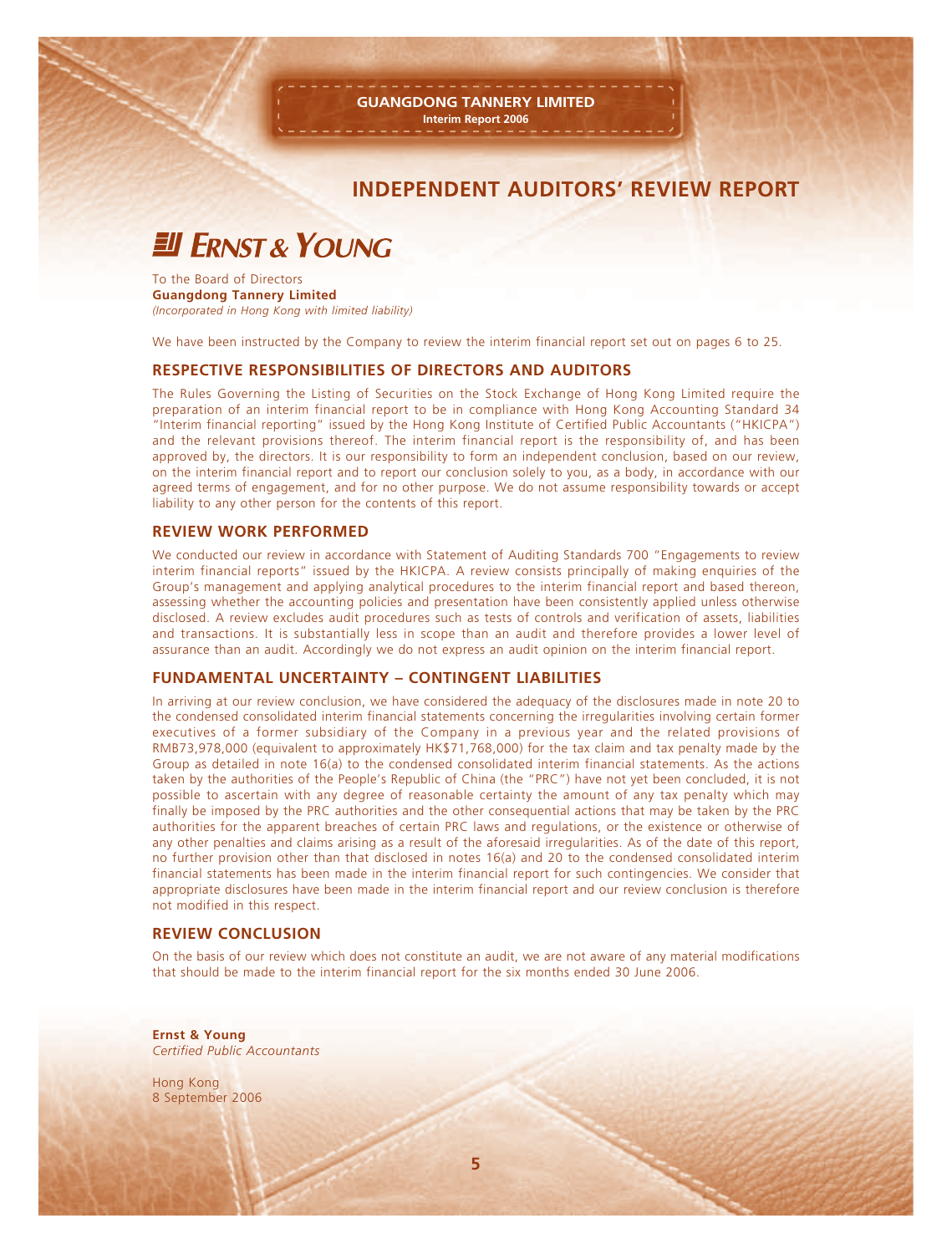# **CONDENSED CONSOLIDATED INCOME STATEMENT**

Six months ended 30 June 2006

|                                     |                | Six months ended 30 June |                  |
|-------------------------------------|----------------|--------------------------|------------------|
|                                     | <b>Notes</b>   | 2006<br><b>HK\$'000</b>  | 2005<br>HK\$'000 |
|                                     |                | (Unaudited)              | (Unaudited)      |
| <b>REVENUE</b>                      |                |                          |                  |
| Processing and sale of leather      | $\overline{3}$ | 160,015                  | 95,077           |
| Cost of sales                       |                | (144, 142)               | (82, 922)        |
| Gross profit                        |                | 15,873                   | 12,155           |
| Other income and gains              | $\overline{4}$ | 2,670                    | 2,208            |
| Selling and distribution costs      |                | (520)                    | (776)            |
| Administrative expenses             |                | (10, 892)                | (12, 143)        |
| Other operating expenses, net       |                | (2,060)                  | (116)            |
| Finance costs                       | 5              | (1, 933)                 | (1,788)          |
| <b>PROFIT/(LOSS) BEFORE TAX</b>     | 6              | 3,138                    | (460)            |
| Tax                                 | $\overline{z}$ | (2, 214)                 | (55)             |
| <b>PROFIT/(LOSS) FOR THE PERIOD</b> |                | 924                      | (515)            |
| <b>EARNINGS/(LOSS) PER SHARE</b>    | 8              |                          |                  |
| $-$ Basic                           |                | <b>HK0.18 cent</b>       | HK(0.10) cent    |
| - Diluted                           |                | <b>HK0.18 cent</b>       | N/A              |
|                                     |                |                          |                  |

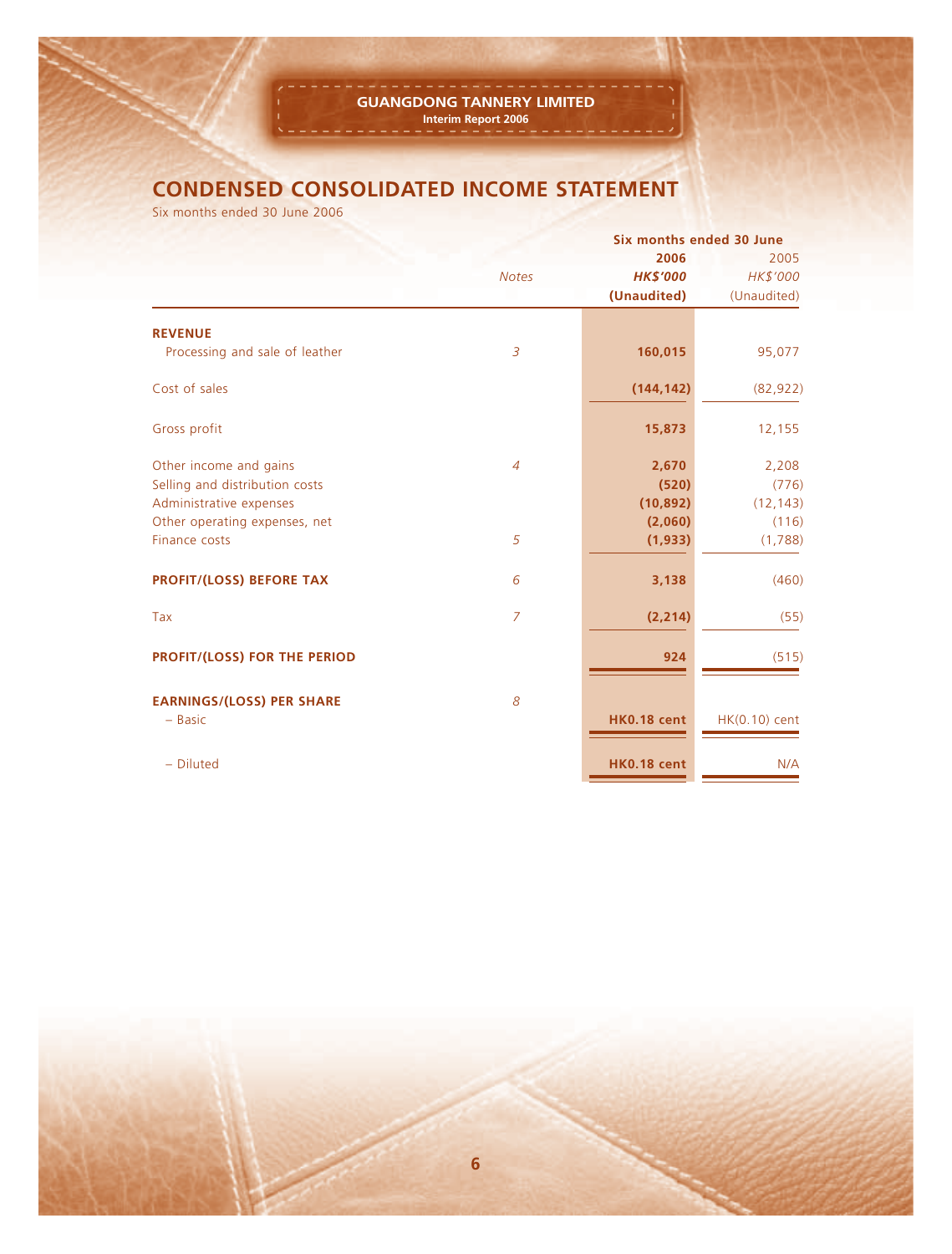# **CONDENSED CONSOLIDATED BALANCE SHEET**

|                                                            |              |                                                   | 30 June 2006                                 |
|------------------------------------------------------------|--------------|---------------------------------------------------|----------------------------------------------|
|                                                            | <b>Notes</b> | 30 June<br>2006<br><b>HK\$'000</b><br>(Unaudited) | 31 December<br>2005<br>HK\$'000<br>(Audited) |
|                                                            |              |                                                   |                                              |
| <b>NON-CURRENT ASSETS</b><br>Property, plant and equipment |              | 68,122                                            | 80,313                                       |
| Investment properties                                      |              | 2,185                                             | 2,280                                        |
| Prepaid land lease payments                                |              | 3,724                                             | 3,732                                        |
| Interest in an associate                                   |              | 1,219                                             | 4,336                                        |
| Total non-current assets                                   |              | 75,250                                            | 90,661                                       |
| <b>CURRENT ASSETS</b>                                      |              |                                                   |                                              |
| Inventories                                                |              | 167,574                                           | 122,468                                      |
| Receivables, prepayments and deposits                      | 10           | 81,274                                            | 91,257                                       |
| Tax recoverable                                            |              | 7,282                                             | 7,206                                        |
| Loan to an officer                                         |              |                                                   | 873                                          |
| Pledged and frozen bank balances                           | 11           | 18,694                                            | 13,918                                       |
| Cash and cash equivalents                                  | 11           | 39,369                                            | 55,914                                       |
| Total current assets                                       |              | 314,193                                           | 291,636                                      |
| <b>CURRENT LIABILITIES</b>                                 |              |                                                   |                                              |
| Trade and bills payables                                   | 12           | (31, 152)                                         | (26, 123)                                    |
| Other payables and accruals                                |              | (18, 646)                                         | (19,601)                                     |
| Tax payable                                                |              | (1,040)                                           |                                              |
| Due to a PRC joint venture partner                         | 13           | (1, 131)                                          | (1, 131)                                     |
| Loans from the immediate holding company                   | 14           |                                                   | (29, 576)                                    |
| Loan from a fellow subsidiary                              | 15           |                                                   | (54, 600)                                    |
| Provisions                                                 | 16           | (74, 862)                                         | (74, 115)                                    |
| <b>Total current liabilities</b>                           |              | (126, 831)                                        | (205, 146)                                   |
| <b>NET CURRENT ASSETS</b>                                  |              | 187,362                                           | 86,490                                       |
| <b>TOTAL ASSETS LESS CURRENT LIABILITIES</b>               |              | 262,612                                           | 177,151                                      |
| <b>NON-CURRENT LIABILITIES</b>                             |              |                                                   |                                              |
| Deferred tax liabilities                                   |              | (3,857)                                           | (4, 717)                                     |
| Loans from the immediate holding company                   | 14           | (29, 778)                                         |                                              |
| Loan from a fellow subsidiary                              | 15           | (54, 600)                                         |                                              |
| Total non-current liabilities                              |              | (88, 235)                                         | (4, 717)                                     |
|                                                            |              |                                                   |                                              |
| Net assets                                                 |              | 174,377                                           | 172,434                                      |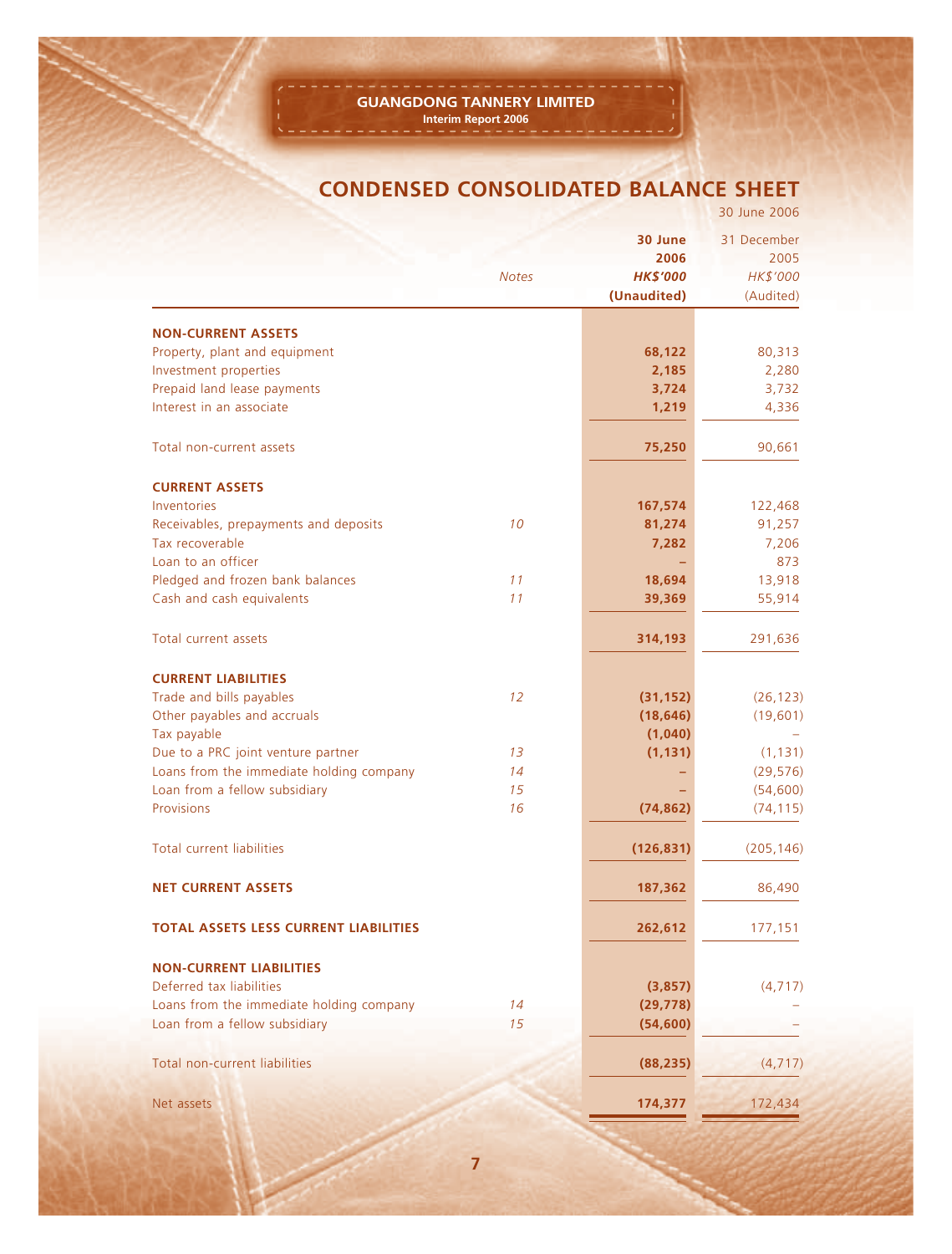# **CONDENSED CONSOLIDATED BALANCE SHEET** (Continued)

30 June 2006

|                                             | <b>Notes</b> | 30 June<br>2006<br><b>HK\$'000</b> | 31 December<br>2005<br>HK\$'000 |
|---------------------------------------------|--------------|------------------------------------|---------------------------------|
|                                             |              | (Unaudited)                        | (Audited)                       |
| <b>EQUITY</b><br>Issued capital<br>Reserves | 18           | 52,415<br>121,962                  | 52,415<br>120,019               |
| Total equity                                |              | 174,377                            | 172,434                         |

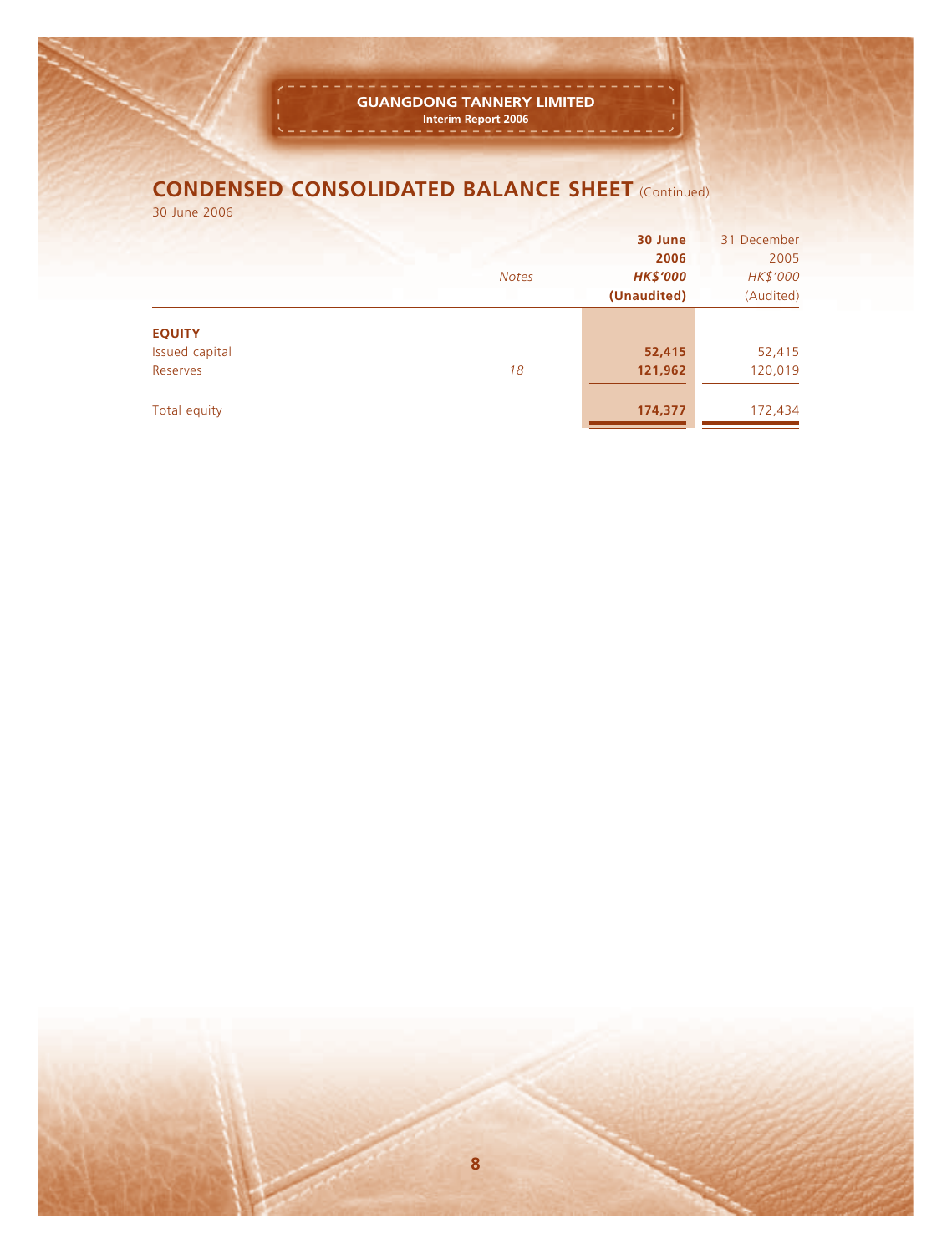# **CONDENSED CONSOLIDATED SUMMARY STATEMENT OF CHANGES IN EQUITY**

Six months ended 30 June 2006

|                                                                                                          |              |                                        | Six months ended 30 June        |  |
|----------------------------------------------------------------------------------------------------------|--------------|----------------------------------------|---------------------------------|--|
|                                                                                                          | <b>Notes</b> | 2006<br><b>HK\$'000</b><br>(Unaudited) | 2005<br>HK\$'000<br>(Unaudited) |  |
| Total equity at 1 January                                                                                |              | 172,434                                | 159,147                         |  |
| Changes in equity during the period:                                                                     |              |                                        |                                 |  |
| Surplus/(deficit) on revaluation of buildings                                                            | 18           | (2,979)                                | 2,021                           |  |
| Deferred tax credited/(charged) to the property<br>revaluation reserve                                   | 18           | 810                                    | (530)                           |  |
| Exchange differences on translation of the financial<br>statements of subsidiaries in the Mainland China | 18           | 3,078                                  | (34)                            |  |
| Total income and expense for the period recognised<br>directly in equity                                 |              | 909                                    | 1,457                           |  |
| Profit/(loss) for the period                                                                             |              | 924                                    | (515)                           |  |
| Total income and expense for the period                                                                  |              | 1,833                                  | 942                             |  |
| Employee share option scheme                                                                             | 18           | 110                                    |                                 |  |
| Total equity at 30 June                                                                                  |              | 174,377                                | 160,089                         |  |

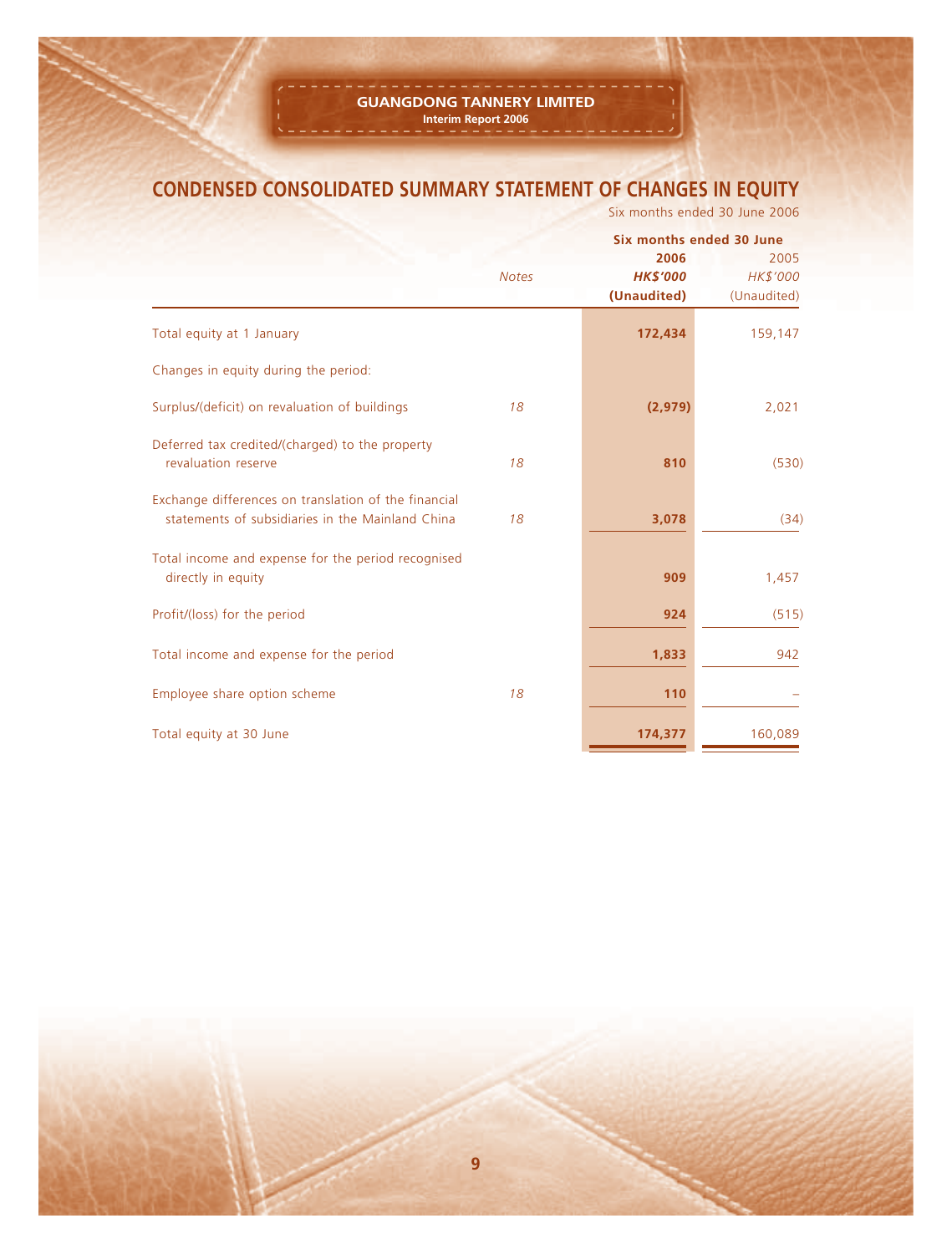# **CONDENSED CONSOLIDATED CASH FLOW STATEMENT**

Six months ended 30 June 2006

|                                                                    |             |                 | Six months ended 30 June |
|--------------------------------------------------------------------|-------------|-----------------|--------------------------|
|                                                                    |             | 2006            | 2005                     |
|                                                                    | <b>Note</b> | <b>HK\$'000</b> | HK\$'000                 |
|                                                                    |             | (Unaudited)     | (Unaudited)              |
| <b>CASH OUTFLOW FROM OPERATING ACTIVITIES</b>                      |             | (20, 366)       | (24,066)                 |
| <b>CASH INFLOW FROM INVESTING ACTIVITIES</b>                       |             | 259             | 2,391                    |
| <b>CASH INFLOW/(OUTFLOW) FROM</b><br><b>FINANCING ACTIVITIES</b>   |             | 3,117           | (16, 934)                |
| <b>NET DECREASE IN CASH AND CASH EQUIVALENTS</b>                   |             | (16,990)        | (38, 609)                |
| Cash and cash equivalents at beginning of period                   |             | 55,914          | 83,246                   |
| Effect of foreign exchange rate changes, net                       |             | 445             | (42)                     |
| CASH AND CASH EQUIVALENTS AT END OF PERIOD                         |             | 39,369          | 44,595                   |
| <b>ANALYSIS OF BALANCES OF CASH AND</b><br><b>CASH EQUIVALENTS</b> |             |                 |                          |
| Cash and bank balances                                             | 11          | 39,369          | 44,595                   |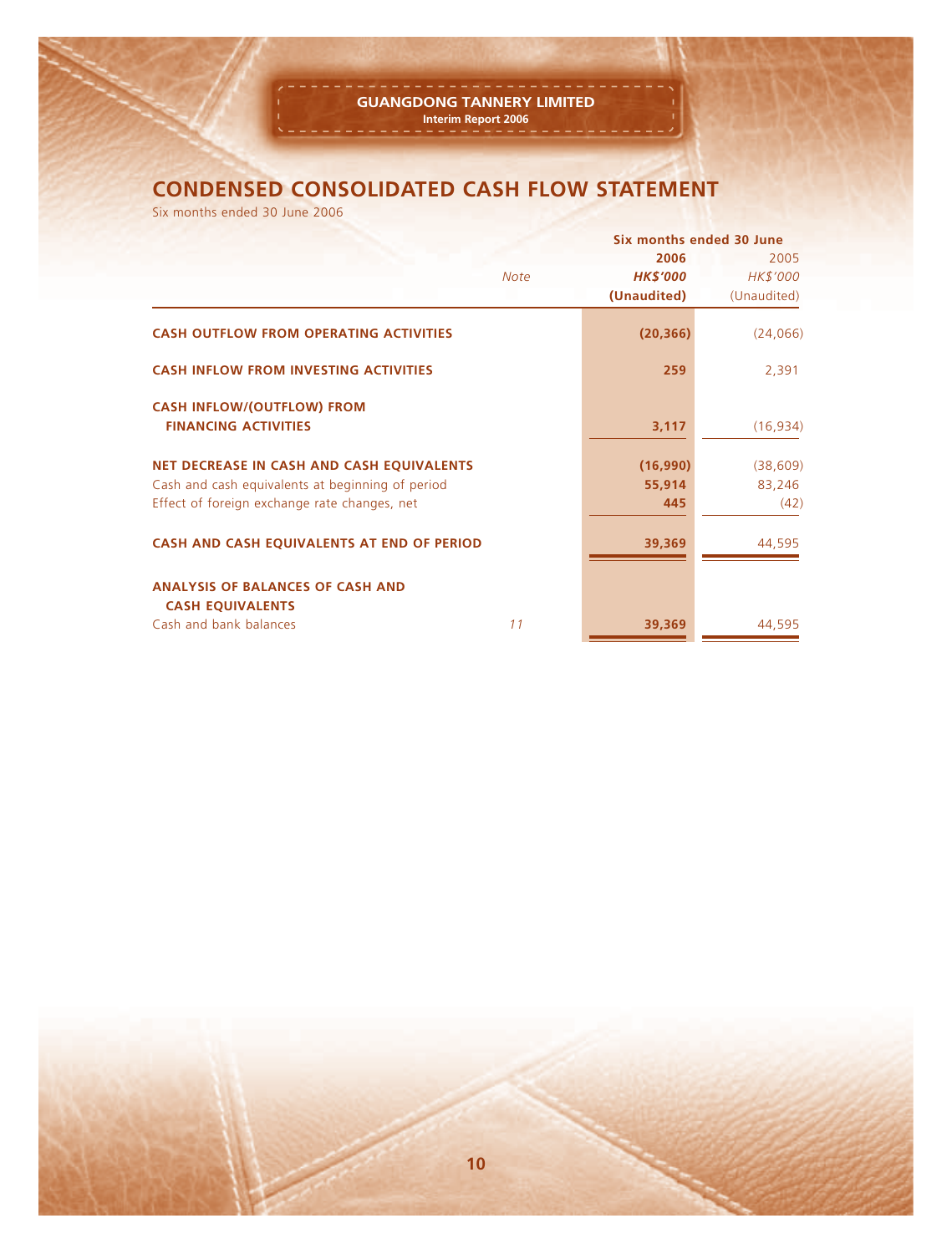30 June 2006

#### **1. ACCOUNTING POLICIES**

The unaudited condensed consolidated interim financial statements are prepared in accordance with Hong Kong Accounting Standard ("HKAS") 34 "Interim Financial Reporting".

The accounting policies and basis of preparation adopted in the preparation of these unaudited condensed consolidated interim financial statements are the same as those used in the annual financial statements for the year ended 31 December 2005.

#### **2.1 IMPACT OF NEW AND REVISED HONG KONG FINANCIAL REPORTING STANDARDS**

The Hong Kong Institute of Certified Public Accountants has issued a number of new Hong Kong Financial Reporting Standards ("HKFRSs") (which also included HKASs and Interpretations), which are generally effective for accounting periods beginning on or after 1 January 2006. The Group has adopted the following HKFRS issued up to 30 June 2006 which is pertinent to its operations and relevant to these unaudited condensed consolidated interim financial statements.

HK(IRFIC)-Int 4 Determining whether an Arrangement contains a Lease

The Group considered that the adoption of the above accounting standard has had no material impact on the Group's unaudited condensed consolidated interim financial statements.

#### **2.2 IMPACT OF ISSUED BUT NOT YET EFFECTIVE HONG KONG FINANCIAL REPORTING STANDARDS**

The Group has not applied the following new and revised HKFRSs, that have been issued but are not yet effective, in these unaudited condensed consolidated interim financial statements:

| <b>HKAS 1 Amendment</b> | Capital Disclosure                        |
|-------------------------|-------------------------------------------|
| <b>HKFRS 7</b>          | <b>Financial Instruments: Disclosures</b> |

HKAS 1 Amendment will affect the disclosures about qualitative information about the Group's objective, policies and processes for managing capital, quantitative data about what the Group regards as capital; and compliance with any capital requirements and consequences of any non-compliance.

HKFRS 7 will replace HKAS 32 and has modified the disclosure requirements of HKAS 32 relating to financial instruments.

These HKFRSs are effective for annual periods beginning on or after 1 January 2007. The Group expects that the adoption of the other pronouncements will not have any significant impact on the Group's financial statements in the period of initial application.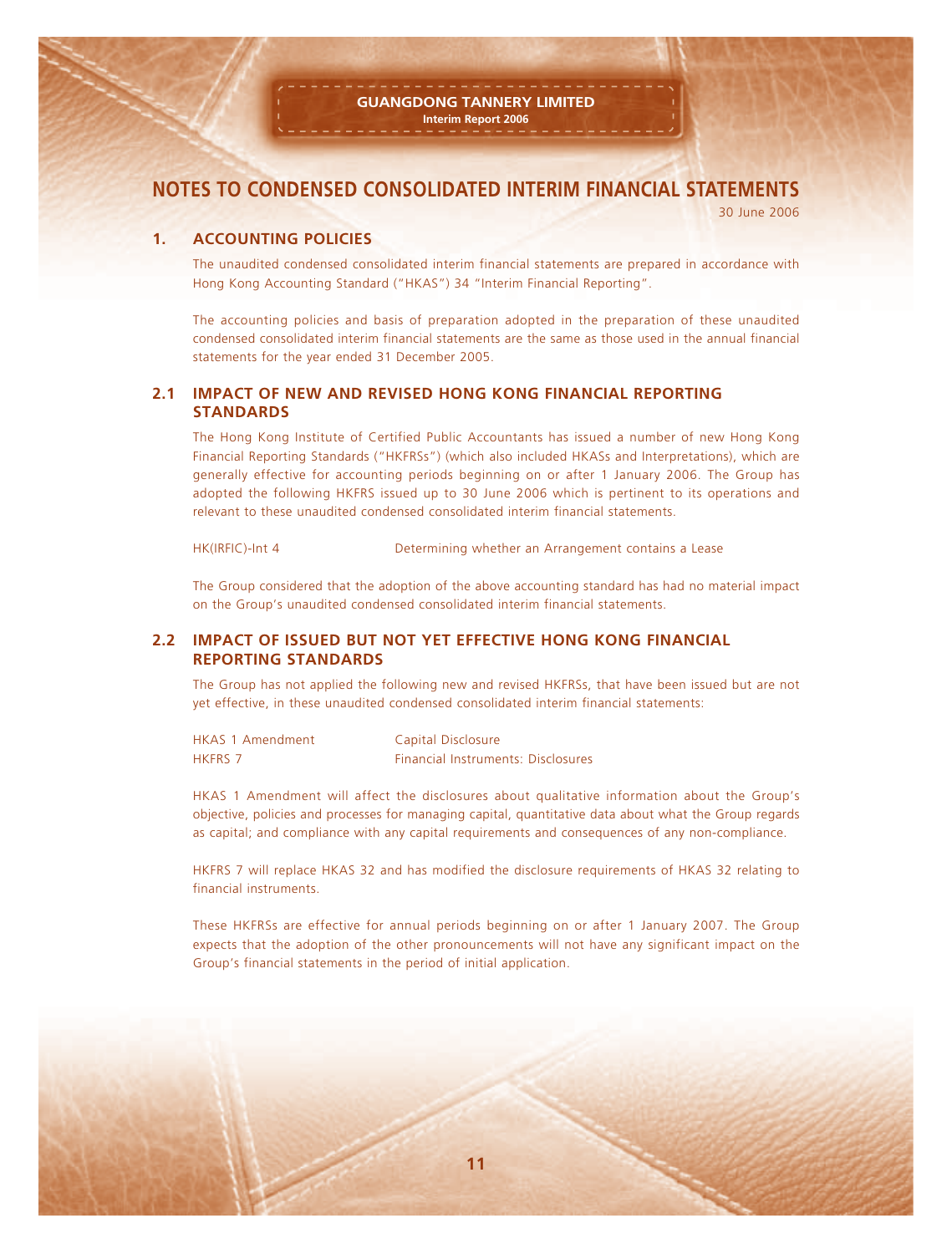30 June 2006

#### **3. SEGMENT INFORMATION**

The Group's operating businesses are structured and managed separately according to the nature of their operations and the products and services they provide. Each of the Group's business segments represents a strategic business unit that offers products and services which are subject to risks and returns that are different from those of the other business segments.

|                              | Leather processing<br>Six months |          | <b>Property investment</b><br>Six months |          | Corporate and other<br>Six months |          | <b>Consolidated</b><br>Six months |             |
|------------------------------|----------------------------------|----------|------------------------------------------|----------|-----------------------------------|----------|-----------------------------------|-------------|
|                              | ended 30 June                    |          | ended 30 June                            |          | ended 30 June                     |          | ended 30 June                     |             |
|                              | 2006                             | 2005     | 2006                                     | 2005     | 2006                              | 2005     | 2006                              | 2005        |
|                              | <b>HK\$'000</b>                  | HK\$'000 | <b>HK\$'000</b>                          | HK\$'000 | <b>HK\$'000</b>                   | HK\$'000 | <b>HK\$'000</b>                   | HK\$'000    |
|                              | (Unaudited)                      |          | (Unaudited) (Unaudited)                  |          | (Unaudited) (Unaudited)           |          | (Unaudited) (Unaudited)           | (Unaudited) |
| Segment revenue:             |                                  |          |                                          |          |                                   |          |                                   |             |
| Sales to external customers  | 160,015                          | 95,077   |                                          |          |                                   |          | 160,015                           | 95,077      |
| Other income and gains       | 2,109                            | 1,359    | 168                                      | 345      |                                   | ÷        | 2,277                             | 1,704       |
|                              |                                  |          |                                          |          |                                   |          |                                   |             |
| Total                        | 162,124                          | 96,436   | 168                                      | 345      |                                   |          | 162,292                           | 96,781      |
|                              |                                  |          |                                          |          |                                   |          |                                   |             |
| Segment results              | 8,762                            | 7,198    | 121                                      | 74       | (4, 205)                          | (6, 448) | 4,678                             | 824         |
| Unallocated interest income  |                                  |          |                                          |          |                                   |          | 393                               | 504         |
| Finance costs                |                                  |          |                                          |          |                                   |          | (1, 933)                          | (1,788)     |
|                              |                                  |          |                                          |          |                                   |          |                                   |             |
| Profit/(loss) before tax     |                                  |          |                                          |          |                                   |          | 3,138                             | (460)       |
| Tax                          |                                  |          |                                          |          |                                   |          | (2, 214)                          | (55)        |
|                              |                                  |          |                                          |          |                                   |          |                                   |             |
| Profit/(loss) for the period |                                  |          |                                          |          |                                   |          | 924                               | (515)       |
|                              |                                  |          |                                          |          |                                   |          |                                   |             |

The following table presents revenue and results for the Group's primary segments.

#### **4. OTHER INCOME AND GAINS**

|                     |                 | Six months ended 30 June |  |  |
|---------------------|-----------------|--------------------------|--|--|
|                     | 2006            | 2005                     |  |  |
|                     | <b>HK\$'000</b> | HK\$'000                 |  |  |
|                     | (Unaudited)     | (Unaudited)              |  |  |
| Gross rental income | 448             | 529                      |  |  |
| Interest income     | 393             | 504                      |  |  |
| <b>Others</b>       | 1,829           | 1,175                    |  |  |
|                     | 2,670           | 2,208                    |  |  |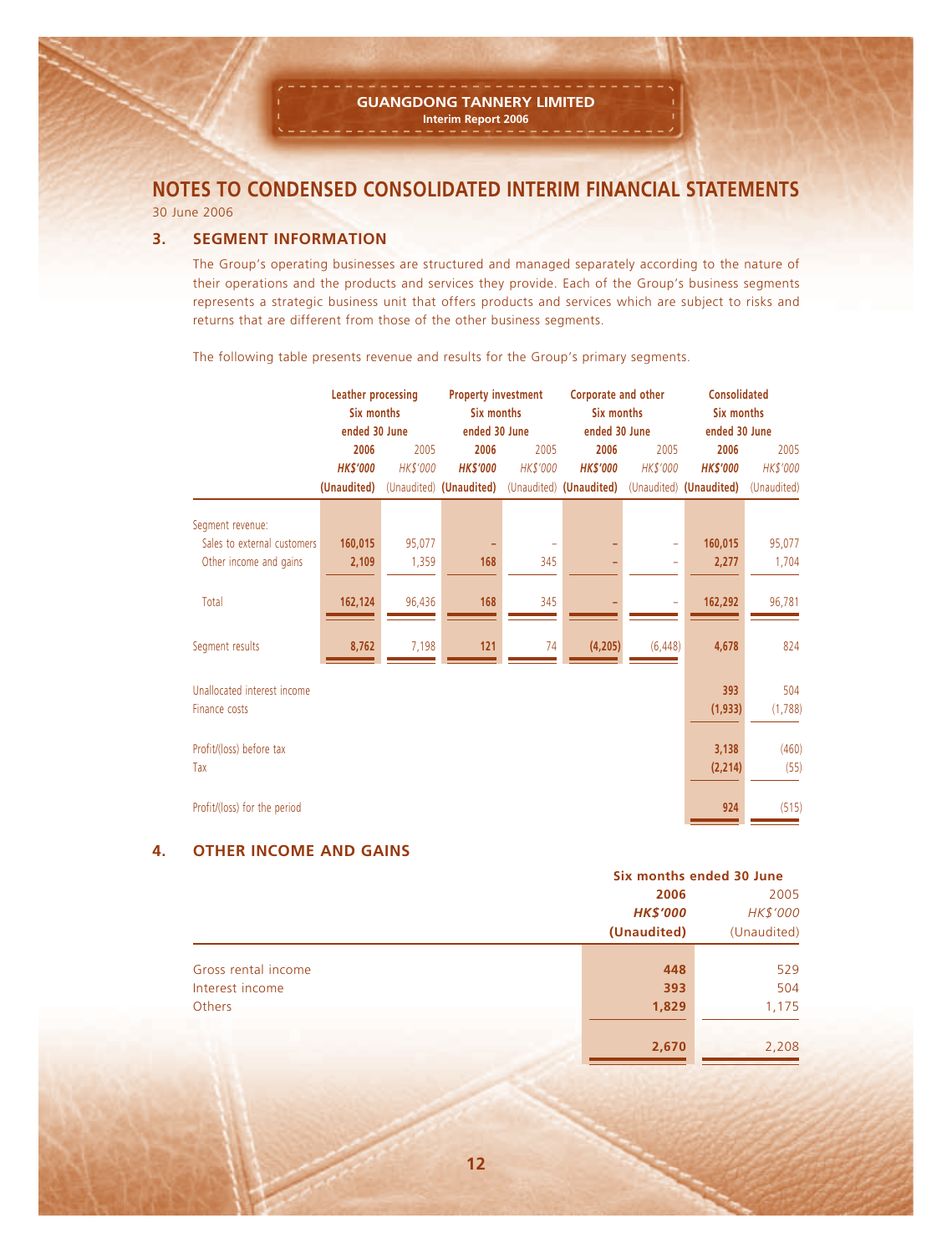#### **GUANGDONG TANNERY LIMITED Interim Report 2006**

# **NOTES TO CONDENSED CONSOLIDATED INTERIM FINANCIAL STATEMENTS**

30 June 2006

#### **5. FINANCE COSTS**

|                                          | Six months ended 30 June |             |  |
|------------------------------------------|--------------------------|-------------|--|
|                                          | 2006                     | 2005        |  |
|                                          | <b>HK\$'000</b>          | HK\$'000    |  |
|                                          | (Unaudited)              | (Unaudited) |  |
|                                          |                          |             |  |
| Interest on:                             |                          |             |  |
| Bank loans and discounted bills          | 292                      | 104         |  |
| Loans from the immediate holding company | 598                      | 641         |  |
| Loan from a fellow subsidiary            | 1,043                    | 1,043       |  |
|                                          | 1,933                    | 1,788       |  |

#### **6. PROFIT/(LOSS) BEFORE TAX**

Profit/(loss) before tax is arrived at after charging:

|                                                      |                 | Six months ended 30 June |  |  |
|------------------------------------------------------|-----------------|--------------------------|--|--|
|                                                      | 2006            |                          |  |  |
|                                                      | <b>HK\$'000</b> | HK\$'000                 |  |  |
|                                                      | (Unaudited)     | (Unaudited)              |  |  |
|                                                      |                 |                          |  |  |
| Depreciation                                         | 4,197           | 3,672                    |  |  |
| Recognition of prepaid land lease payments           | 47              | 47                       |  |  |
| Impairment of items of property, plant and equipment | 2,123           |                          |  |  |
|                                                      |                 |                          |  |  |

#### **7. TAX**

No provision for Hong Kong profits tax has been made as the Group did not generate any assessable profits arising in Hong Kong during the period (2005: Nil). Taxes on profits assessable in Mainland China have been calculated at the rates of tax prevailing in Mainland China in which the Group operates, based on existing legislation, interpretations and practices in respect thereof.

|                                    | Six months ended 30 June |             |  |
|------------------------------------|--------------------------|-------------|--|
|                                    | 2006                     |             |  |
|                                    | <b>HK\$'000</b>          | HK\$'000    |  |
|                                    | (Unaudited)              | (Unaudited) |  |
| Group:                             |                          |             |  |
| Current – PRC corporate income tax | 2,264                    |             |  |
| <b>Deferred</b>                    | (50)                     | 55          |  |
| Total tax charge for the period    | 2,214                    | 55          |  |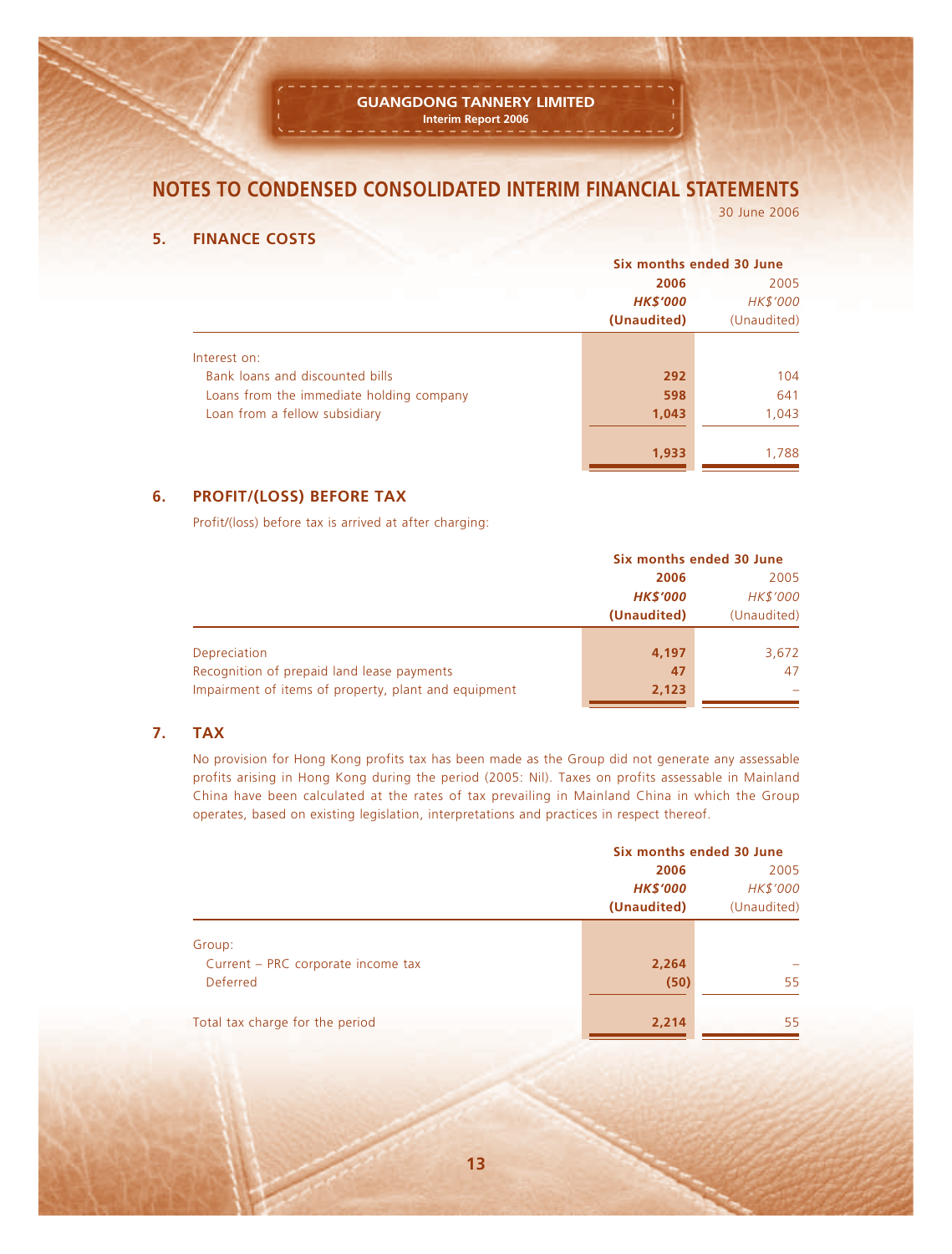#### **7. TAX** (Continued)

Certain subsidiaries of the Company established in the People's Republic of China (the "PRC") were exempt from PRC corporate income tax for two years commencing from their first profit-making year of operations, and are eligible for a 50%-relief from PRC corporate income tax for the following three years under the PRC tax laws. The standard PRC corporate income tax rate applicable to those PRC subsidiaries ranged from 24% to 33% for the six months ended 30 June 2005 and 2006.

A subsidiary of the Company established in the PRC was exempt from PRC corporate income tax for two years starting from its first profit-making year of operations, i.e. years ended 31 December 2004 and 2005, and is entitled to a 50%-relief from the PRC corporate income tax for the following three years ended 31 December 2006, 2007 and 2008. Accordingly, a provision for the PRC corporate income tax has been made on the estimated assessable profit of the subsidiary at the above preferential PRC corporate income tax rate for the six months ended 30 June 2006.

In the six months ended 30 June 2005, no provision for Mainland China and overseas profits tax has been made as there were either no assessable profits arising from certain subsidiaries of the Company operating in Mainland China and overseas during that period or certain subsidiaries of the Company operating in Mainland China and overseas with available tax losses brought forward from prior years to offset the assessable profit during that period.

#### **8. EARNINGS/(LOSS) PER SHARE**

The calculation of basic earnings/(loss) per share for the period is based on the profit for the period of HK\$924,000 (2005: loss of HK\$515,000), and the weighted average number of 524,154,000 (2005: 524,154,000) ordinary shares in issue during the period.

The calculation of diluted earnings per share for the period is based on the profit for the period of HK\$924,000. The weighted average number of ordinary shares used in the calculation is 524,154,000 ordinary shares in issue during the period, as used in the basic earnings per share calculation and the weighted average number of 45,281 ordinary shares assumed to have been issued at no consideration on the deemed exercise or conversion of all dilutive potential ordinary shares into ordinary shares during the period.

A diluted loss per share amount for the six months ended 30 June 2005 has not been disclosed as the share options outstanding during that period had an anti-dilutive effect on the basic loss per share for that period.

#### **9. DIVIDEND**

At a meeting of the board of directors held on 8 September 2006, the directors resolved not to declare an interim dividend to shareholders (2005: Nil).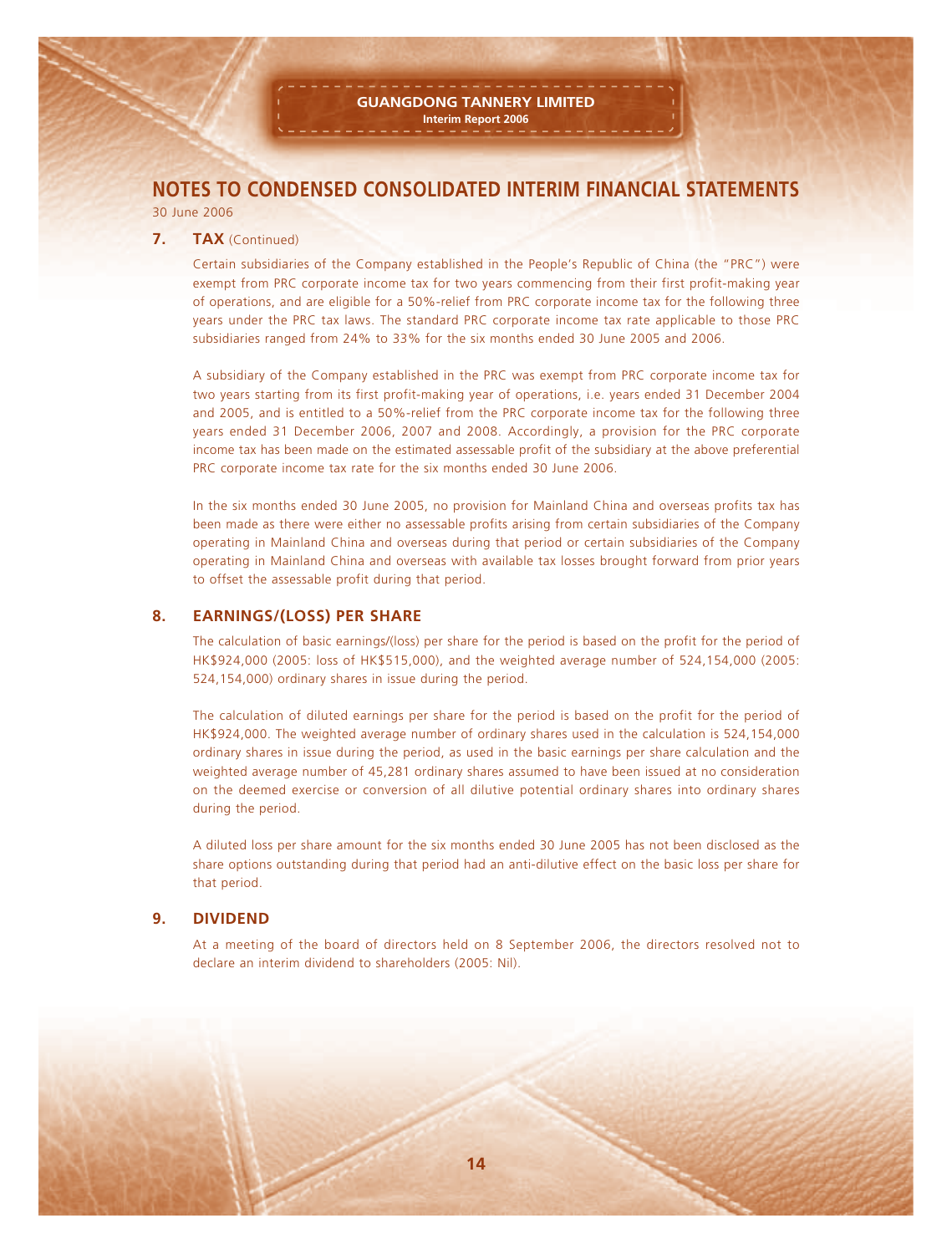30 June 2006

#### **10. RECEIVABLES, PREPAYMENTS AND DEPOSITS**

As at 30 June 2006, included in the Group's receivables, prepayments and deposits are trade and bills receivables with a net balance of HK\$68,622,000 (31 December 2005: HK\$86,414,000) due from the Group's customers.

The Group's trading terms with customers are mainly on credit, except for new customers, where payment in advance is normally required. Invoices are normally payable within 30 days of issuance, except for certain well-established customers, where the terms are extended for two to three months. Each customer has a maximum credit limit. The Group seeks to maintain tight control over its outstanding receivables in order to minimise credit risk. Overdue balances are reviewed regularly by senior management. In view of the aforementioned and the fact that the Group's trade receivables relate to a large number of diversified customers, there is no significant concentration of credit risk. Trade receivables are non-interest-bearing.

As at 30 June 2006, the aged analysis of the Group's trade and bills receivables, based on the payment due date, is as follows:

|                               | 30 June<br>2006<br><b>HK\$'000</b><br>(Unaudited) | 31 December<br>2005<br>HK\$'000<br>(Audited) |
|-------------------------------|---------------------------------------------------|----------------------------------------------|
| Current to 1 month            | 63,462                                            | 82,376                                       |
| 1 to 3 months                 | 2,053                                             | 2,486                                        |
| 3 to 6 months                 | 1,246                                             | 170                                          |
| Over 6 months                 | 4,866<br>71,627                                   | 4,373<br>89,405                              |
| Provisions for doubtful debts | (3,005)                                           | (2,991)                                      |
|                               | 68,622                                            | 86,414                                       |

A provision is made when there is objective evidence that the Group will not be able to collect the amounts due according to the original terms of the receivables.

At 31 December 2005, bills receivables of approximately HK\$22,485,000 were pledged to secure the general banking facilities granted to the Group (note 22).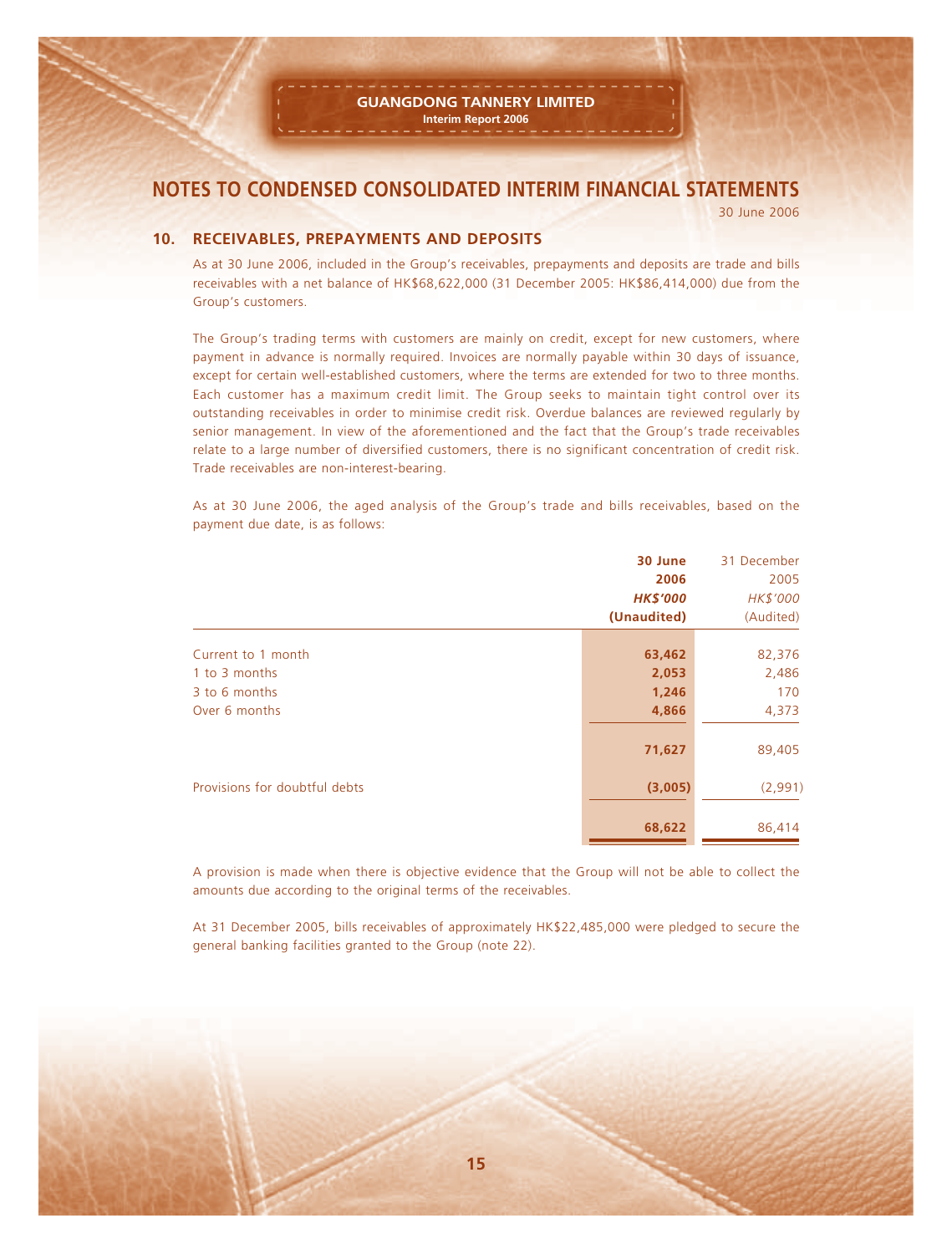#### **GUANGDONG TANNERY LIMITED Interim Report 2006**

**NOTES TO CONDENSED CONSOLIDATED INTERIM FINANCIAL STATEMENTS** 30 June 2006

#### **11. CASH AND CASH EQUIVALENTS AND PLEDGED AND FROZEN BANK BALANCES**

|                                                         | 30 June<br>2006<br><b>HK\$'000</b><br>(Unaudited) | 31 December<br>2005<br>HK\$'000<br>(Audited) |
|---------------------------------------------------------|---------------------------------------------------|----------------------------------------------|
| Cash and bank balances                                  | 58,063                                            | 69,832                                       |
| Less: Pledged bank balances*<br>Frozen bank balances ** | (9, 516)<br>(9, 178)                              | (4,900)<br>(9,018)                           |
|                                                         | (18, 694)                                         | (13, 918)                                    |
| Cash and cash equivalents                               | 39,369                                            | 55,914                                       |

These bank balances were pledged to banks for banking facilities granted (note 22).

\*\* These bank balances were frozen by the PRC authorities, details of which are set out in note 20 to the unaudited condensed consolidated interim financial statements.

#### **12. TRADE AND BILLS PAYABLES**

As at 30 June 2006, the aged analysis of the Group's trade and bills payables, based on the payment due date, is as follows:

|                 | 30 June         | 31 December |
|-----------------|-----------------|-------------|
|                 | 2006            | 2005        |
|                 | <b>HK\$'000</b> | HK\$'000    |
|                 | (Unaudited)     | (Audited)   |
|                 |                 |             |
| Within 3 months | 23,671          | 21,130      |
| 3 to 6 months   | 3,038           | 1,229       |
| 6 to 12 months  | 511             | 292         |
| over 12 months  | 3,932           | 3,472       |
|                 |                 |             |
|                 | 31,152          | 26,123      |

#### **13. DUE TO A PRC JOINT VENTURE PARTNER**

The amount due to a PRC joint venture partner is unsecured, interest-free and has no fixed terms of repayment. The carrying value of this amount approximates to its fair value.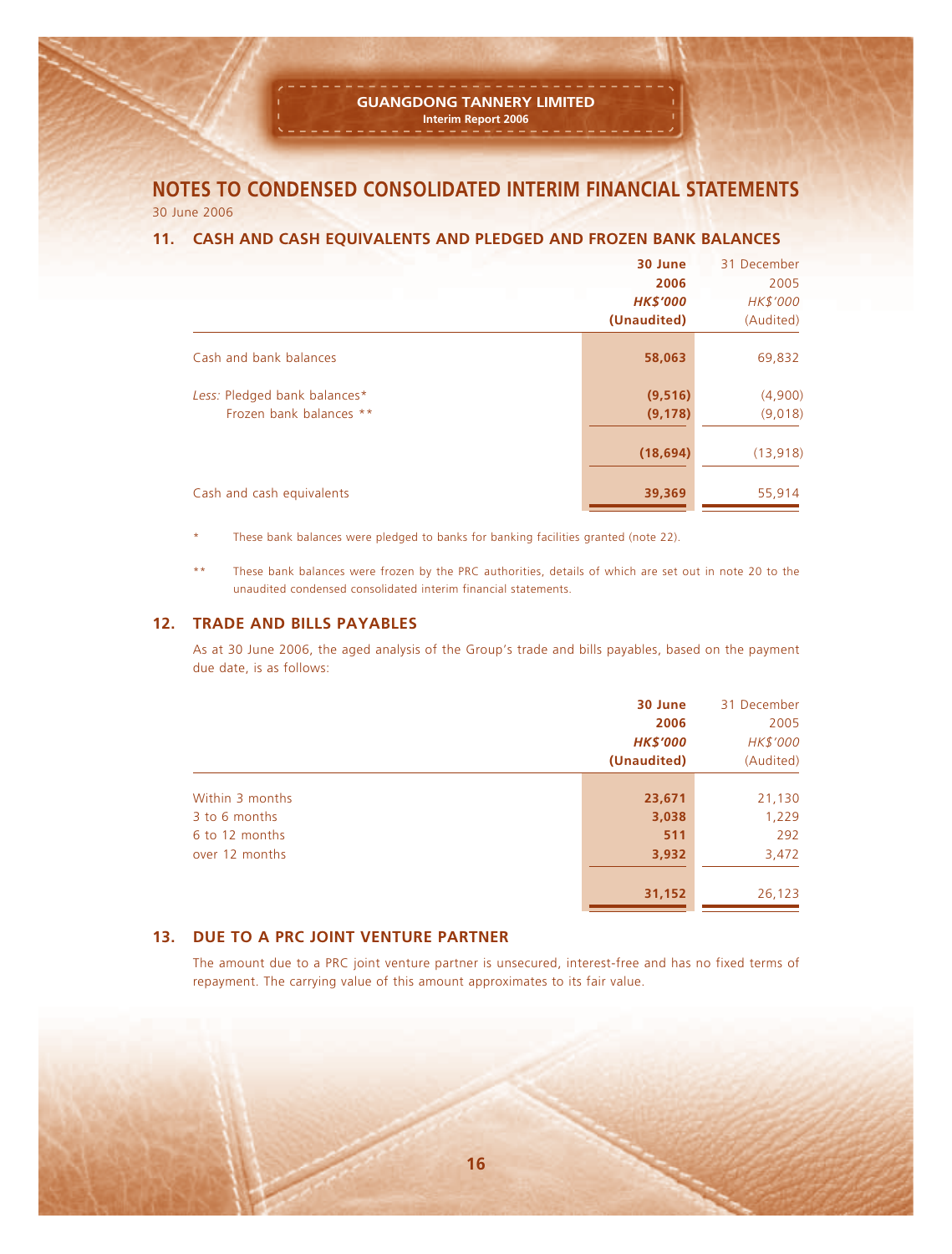30 June 2006

#### **14. LOANS FROM THE IMMEDIATE HOLDING COMPANY**

The loans represented unsecured loans of RMB20,000,000 (31 December 2005: RMB20,000,000) (equivalent to approximately HK\$19,428,000 (31 December 2005: HK\$19,226,000)) and HK\$10,350,000 (31 December 2005: HK\$10,350,000) advanced from GDH Limited ("GDH"), the Company's immediate holding company. The loans bore interest at a rate of 4.15% (31 December 2005: 4.15%) and 3.8% (31 December 2005: 3.8%) per annum, respectively, and are repayable on 31 December 2007 (31 December 2005: repayable on 31 December 2006).

The carrying values of the loans approximate to their fair values.

#### **15. LOAN FROM A FELLOW SUBSIDIARY**

The loan represented an unsecured loan of US\$7,000,000 (31 December 2005: US\$7,000,000) (equivalent to approximately HK\$54,600,000 (31 December 2005: HK\$54,600,000)) advanced from Guangdong Assets Management Limited ("Guangdong Assets Management"), a fellow subsidiary of the Company. The loan bore interest at a rate of 3.8% (31 December 2005: 3.8%) per annum and is repayable on 31 December 2007 (31 December 2005: repayable on 31 December 2006).

The carrying value of the loan approximate to its fair value.

#### **16. PROVISIONS**

|                             | <b>Tax claim</b><br>and tax<br>penalty by the<br><b>PRC</b> authorities<br>HK\$'000<br>(Note a) | Early<br>termination of<br>a joint venture<br>agreement<br>HK\$'000<br>(Note b) | <b>Total</b><br>HK\$'000 |
|-----------------------------|-------------------------------------------------------------------------------------------------|---------------------------------------------------------------------------------|--------------------------|
| At 31 December 2005 and     |                                                                                                 |                                                                                 |                          |
| 1 January 2006 (Audited)    | 71,052                                                                                          | 3,063                                                                           | 74,115                   |
| Exchange realignment        | 716                                                                                             | 31                                                                              | 747                      |
| At 30 June 2006 (Unaudited) | 71,768                                                                                          | 3.094                                                                           | 74,862                   |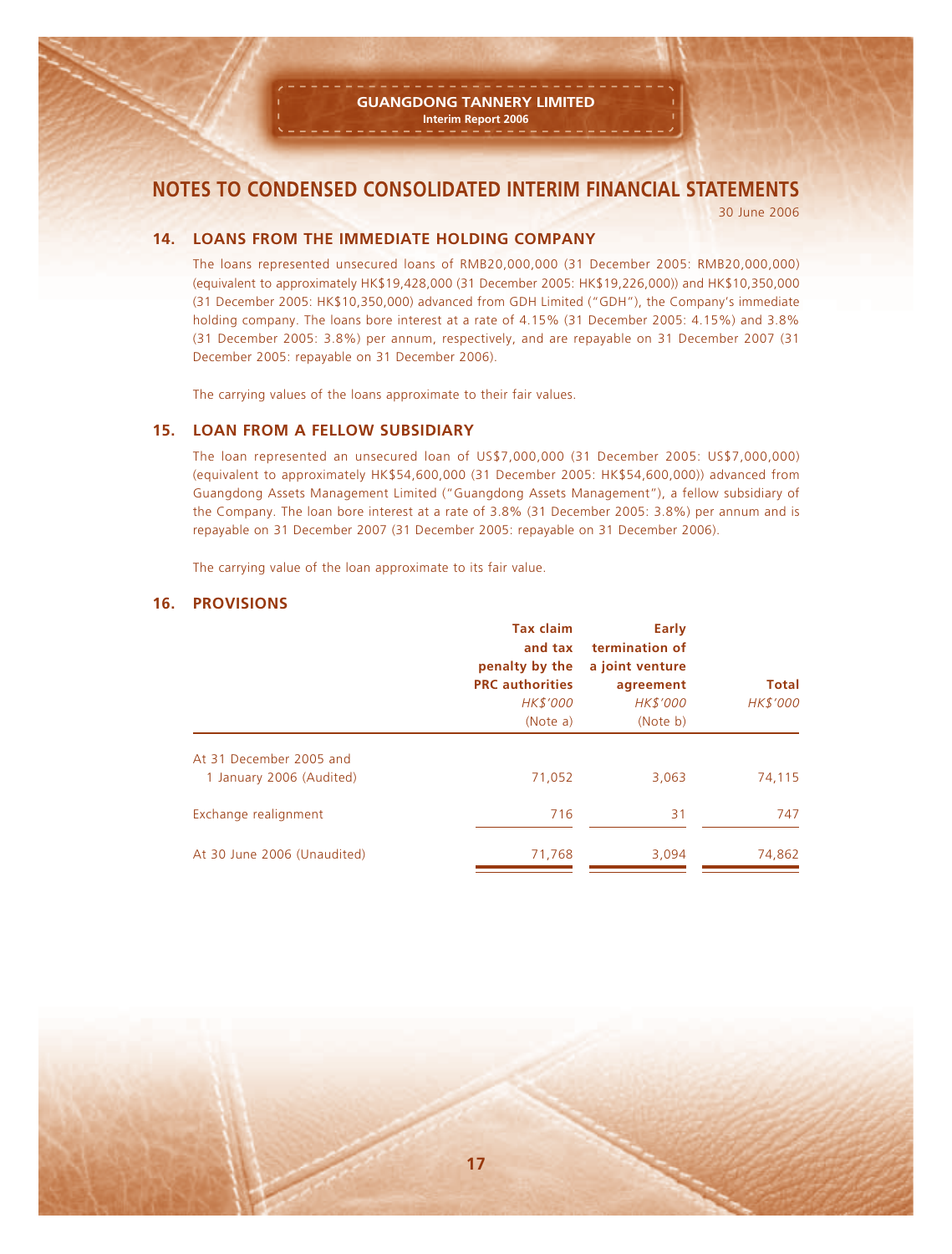#### **16. PROVISIONS** (Continued)

#### **(a) Provisions for tax claim and tax penalty by the PRC authorities**

With respect to the tax claim of RMB36,989,000 (equivalent to approximately HK\$35,884,000 as at 30 June 2006 (31 December 2005: HK\$35,526,000)) made by the Anti-Smuggling Bureau of Guangzhou Customs (廣州海關緝私局) (the "Guangzhou Customs") to Foshan City Nanhai Tong Yuan Tanning Co., Ltd. ("Tongyuan Tannery"), a wholly-owned subsidiary of the Company established in Mainland China, provisions of RMB73,978,000 (equivalent to approximately HK\$71,768,000 (31 December 2005: HK\$71,052,000)), in aggregate were made as at 30 June 2006 for (i) the tax claim of RMB36,989,000 (equivalent to approximately HK\$35,884,000 (31 December 2005: HK\$35,526,000)) made by the Guangzhou Customs; and (ii) the tax penalty of RMB36,989,000 (equivalent to approximately HK\$35,884,000 (31 December 2005: HK\$35,526,000)), that may be imposed by the relevant PRC authorities, which were provided for by the directors with reference to a PRC legal opinion obtained by them. Details of the tax claim and tax penalty by the Guangzhou Customs are set out in note 20 to the unaudited condensed consolidated interim financial statements.

#### **(b) Provisions for early termination of a joint venture agreement**

With respect to the Group's decision in August 2001 to curtail the operations of Qingdao Nanhai Tannery Co., Ltd. ("Qingdao Tannery") due to its continuous losses, provisions of HK\$3,000,000 was made as at 31 December 2001 for (i) staff redundancy payments of HK\$2,000,000; and (ii) compensation of HK\$1,000,000 to the PRC joint venture partner for early termination of the joint venture agreement of Qingdao Tannery. These provisions were determined based on the relevant employment contracts and the terms of the joint venture agreement.

During the year ended 31 December 2004, the arbitration proceedings undertaken by the Group and the PRC joint venture partner were concluded by the China International Economic and Trade Arbitration Commissions in Shenzhen and Beijing that (i) the joint venture agreement of Qingdao Tannery was terminated with effect from 23 August 2001; (ii) Qingdao Tannery should be liquidated in accordance with the joint venture agreement and with the relevant laws and regulations in the PRC; and (iii) the PRC joint venture partner's claim against the Company for an economic loss of RMB15 million due to the termination of the joint venture agreement be revoked.

As the liquidation of Qingdao Tannery has not been completed, no payment for the provision, additional provision or reversal of provision was made during the period.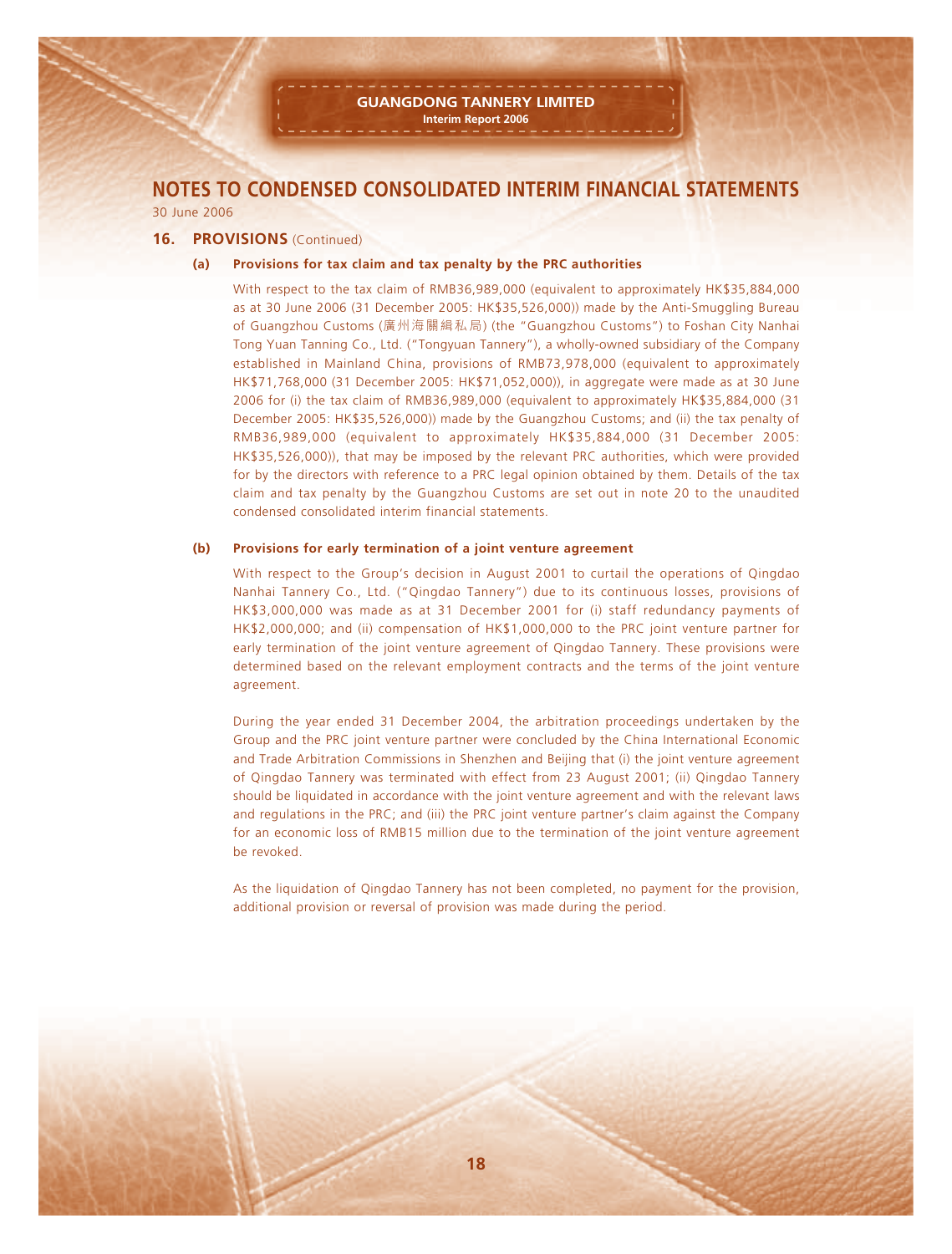30 June 2006

#### **17. SHARE OPTION SCHEME**

Details of the Company's share options under its share option scheme are as follows:

|                                         |                         |                                                                            | <b>Number of share options</b>                                            |                       |                                           |                                                              |                                                           | Price of the<br>Company's                                  |
|-----------------------------------------|-------------------------|----------------------------------------------------------------------------|---------------------------------------------------------------------------|-----------------------|-------------------------------------------|--------------------------------------------------------------|-----------------------------------------------------------|------------------------------------------------------------|
| Name or<br>category of<br>participant   | At 1<br>January<br>2006 | <b>Granted</b><br>during the<br>six months<br>ended 30<br><b>June 2006</b> | <b>Lapsed</b><br>during the<br>six months<br>ended 30<br><b>June 2006</b> | At 30<br>June<br>2006 | Date of<br>share options*<br>(dd/mm/yyyy) | grant of Exercise period of<br>share options<br>(dd/mm/yyyy) | <b>Exercise</b><br>price<br>of share<br>options**<br>HK\$ | shares<br>at grant<br>date of<br>options***<br><b>HK\$</b> |
| <b>Directors</b><br>Zhang Chunting      | 2,500,000               |                                                                            |                                                                           | 2,500,000             | 09/06/2003                                | 10/09/2003 -                                                 | 0.220                                                     | 0.204                                                      |
|                                         | 2,000,000               |                                                                            | ÷,                                                                        | 2,000,000             | 11/02/2004                                | 09/09/2008<br>$12/05/2004 -$<br>11/05/2009                   | 0.246                                                     | 0.240                                                      |
|                                         | 4,500,000               |                                                                            | J.                                                                        | 4,500,000             |                                           |                                                              |                                                           |                                                            |
| Deng Rongjun                            | 1,500,000               |                                                                            | Ξ                                                                         | 1,500,000             | 11/02/2004                                | $12/05/2004 -$<br>11/05/2009                                 | 0.246                                                     | 0.240                                                      |
| <b>Xiong Guangyang</b>                  | 3,000,000               |                                                                            | ÷                                                                         | 3,000,000             | 09/06/2003                                | 10/09/2003 -<br>09/09/2008                                   | 0.220                                                     | 0.204                                                      |
|                                         | 2,200,000               |                                                                            | ÷,                                                                        | 2,200,000             | 11/02/2004                                | $12/05/2004 -$<br>11/05/2009                                 | 0.246                                                     | 0.240                                                      |
|                                         | 5,200,000               |                                                                            | Ξ                                                                         | 5,200,000             |                                           |                                                              |                                                           |                                                            |
| Fung Lak                                | 300,000                 |                                                                            |                                                                           | 300,000               | 09/06/2003                                | 10/09/2003 -<br>09/09/2008                                   | 0.220                                                     | 0.204                                                      |
|                                         | 300,000                 |                                                                            |                                                                           | 300,000               | 11/02/2004                                | $12/05/2004 -$<br>11/05/2009                                 | 0.246                                                     | 0.240                                                      |
|                                         | 600,000                 |                                                                            | ÷                                                                         | 600,000               |                                           |                                                              |                                                           |                                                            |
| Sub-total                               | 11,800,000              |                                                                            | ÷                                                                         | 11,800,000            |                                           |                                                              |                                                           |                                                            |
| <b>Former directors</b><br>In aggregate | 300,000                 | ÷                                                                          | (300,000)                                                                 | ÷                     | 09/06/2003                                | 10/09/2003 -                                                 | 0.220                                                     | 0.204                                                      |
|                                         | 2,100,000               | ÷,                                                                         | (2, 100, 000)                                                             | $\overline{a}$        | 11/02/2004                                | 09/09/2008<br>$12/05/2004 -$<br>11/05/2009                   | 0.246                                                     | 0.240                                                      |
| Sub-total                               | 2,400,000               | ÷                                                                          | (2,400,000)                                                               |                       |                                           |                                                              |                                                           |                                                            |
| Other employees                         |                         |                                                                            |                                                                           |                       |                                           |                                                              |                                                           |                                                            |
| In aggregate                            | 550,000                 |                                                                            | (300,000)                                                                 | 250,000               | 09/06/2003                                | 10/09/2003 -<br>09/09/2008                                   | 0.220                                                     | 0.204                                                      |
|                                         | 600,000                 | ÷,                                                                         | (300,000)                                                                 | 300,000               | 11/02/2004                                | 12/05/2004 -<br>11/05/2009                                   | 0.246                                                     | 0.240                                                      |
|                                         |                         | 1,000,000                                                                  |                                                                           | 1,000,000             | 03/04/2006                                | 04/07/2006 -<br>03/07/2011                                   | 0.196                                                     | 0.191                                                      |
| Sub-total                               | 1,150,000               | 1,000,000                                                                  | (600,000)                                                                 | 1,550,000             |                                           |                                                              |                                                           |                                                            |
| Total                                   | 15,350,000              | 1,000,000                                                                  | $(3,000,000)$ 13,350,000                                                  |                       |                                           |                                                              |                                                           |                                                            |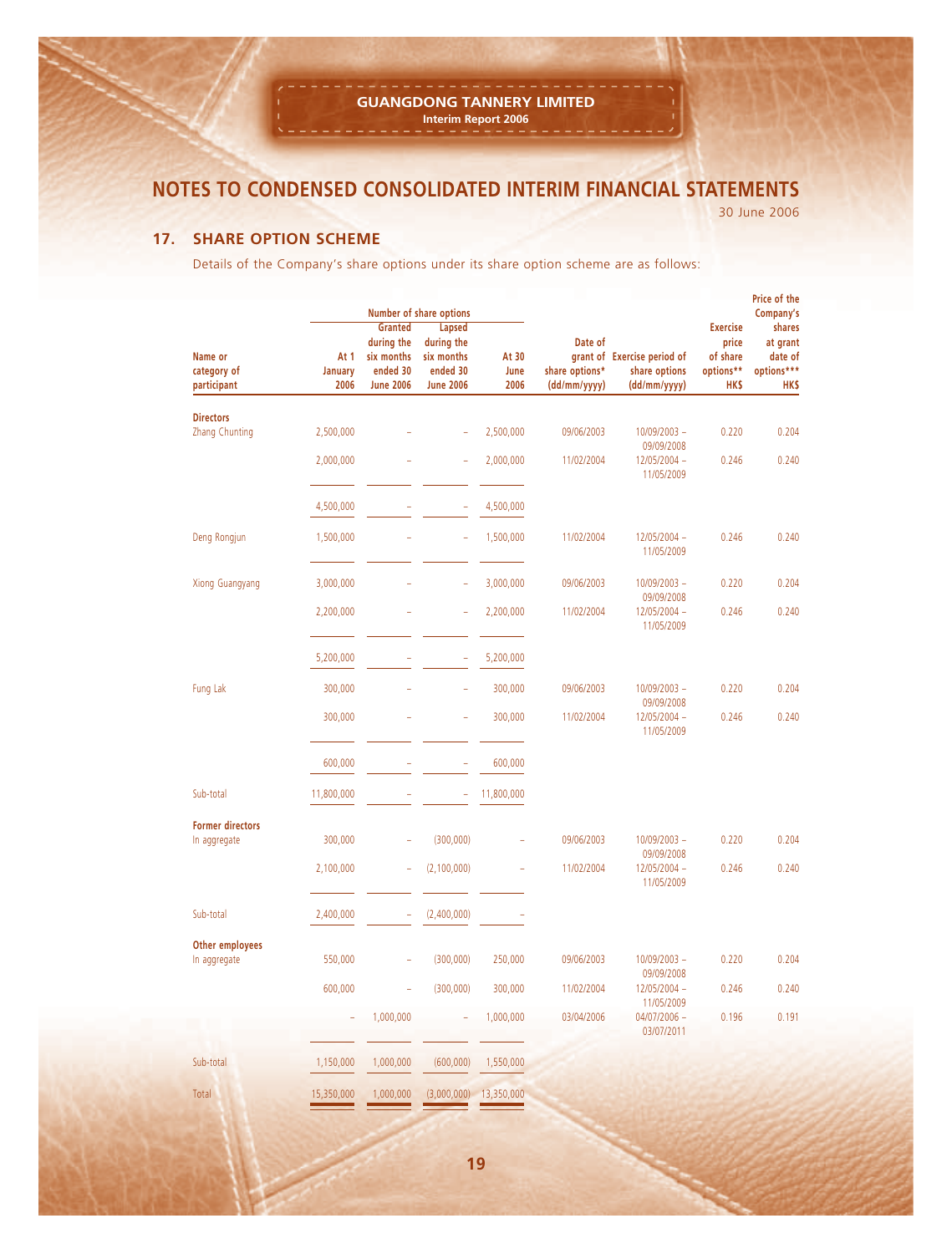30 June 2006

#### **17. SHARE OPTION SCHEME** (Continued)

- The vesting period of the share options is from the date of the grant until the commencement of the exercise period.
- \*\* The exercise price of the share options is subject to adjustment in the case of rights or bonus issues, or other similar changes in the Company's share capital.
- \*\*\* The price of the Company's shares disclosed as at the date of the grant of the share options is The Stock Exchange of Hong Kong Limited's closing price on the trading day immediately prior to the date of the grant of the options.

The expense recognised in the unaudited condensed consolidated income statement for employee services received during the period is HK\$110,000 (six months ended 30 June 2005: Nil).

#### **18. RESERVES**

|                                                                          | <b>Share</b>    | General     |                | <b>Share</b> | Capital                                               | <b>Exchange</b>          | Property        |             |              |
|--------------------------------------------------------------------------|-----------------|-------------|----------------|--------------|-------------------------------------------------------|--------------------------|-----------------|-------------|--------------|
|                                                                          | premium         | reserve     | <b>Reserve</b> |              | option redemption translation revaluation Accumulated |                          |                 |             |              |
|                                                                          | account         | fund        | funds          | reserve      | reserve                                               | reserve                  | reserve         | losses      | <b>Total</b> |
|                                                                          | <b>HK\$'000</b> | HK\$'000    | HK\$'000       | HK\$'000     | HK\$'000                                              | <b>HK\$'000</b>          | <b>HK\$'000</b> | HK\$'000    | HK\$'000     |
|                                                                          | (Unaudited)     | (Unaudited) | (Unaudited)    | (Unaudited)  | (Unaudited)                                           | (Unaudited)              | (Unaudited)     | (Unaudited) | (Unaudited)  |
| At 1 January 2005                                                        | 412,116         | 167,746     |                |              | 445                                                   | 37                       | 3,519           | (477, 131)  | 106,732      |
| Surplus on revaluation of buildings                                      |                 |             |                |              |                                                       |                          | 2,021           |             | 2,021        |
| Deferred tax charged to the property<br>revaluation reserve              |                 |             |                |              |                                                       |                          | (530)           |             | (530)        |
| Exchange realignment                                                     |                 |             |                |              |                                                       |                          |                 |             |              |
|                                                                          |                 |             |                |              |                                                       | (34)                     |                 |             | (34)         |
| Net loss for the period                                                  |                 |             |                |              |                                                       | $\overline{\phantom{0}}$ | $\overline{a}$  | (515)       | (515)        |
| At 30 June 2005 and 1 July 2005                                          | 412,116         | 167,746     |                |              | 445                                                   | 3                        | 5,010           | (477, 646)  | 107,674      |
| Deficit on revaluation of buildings                                      |                 |             |                |              |                                                       |                          | (145)           |             | (145)        |
| Deferred tax credited to the property<br>revaluation reserve             |                 |             |                |              |                                                       |                          | 45              |             | 45           |
|                                                                          |                 |             |                |              |                                                       |                          |                 |             |              |
| Exchange realignment                                                     |                 |             |                |              |                                                       | 6,527                    |                 |             | 6,527        |
| Transfer from retained profits of<br>a subsidiary established in the PRC |                 |             | 1,378          |              |                                                       |                          |                 | (1, 378)    |              |
| Net profit for the period                                                |                 |             |                |              |                                                       |                          |                 | 5,918       | 5,918        |
| At 31 December 2005                                                      | 412,116         | 167,746     | 1,378          |              | 445                                                   | 6,530                    | 4,910           | (473, 106)  | 120,019      |
| At 1 January 2006                                                        | 412,116         | 167,746     | 1,378          |              | 445                                                   | 6,530                    | 4,910           | (473, 106)  | 120,019      |
| Deficit on revaluation of buildings                                      |                 |             |                |              |                                                       |                          | (2, 979)        |             | (2, 979)     |
| Deferred tax credited to the property                                    |                 |             |                |              |                                                       |                          |                 |             |              |
| revaluation reserve                                                      |                 |             |                |              |                                                       |                          | 810             |             | 810          |
| <b>Exchange realignment</b>                                              |                 |             |                |              |                                                       | 3,078                    |                 |             | 3,078        |
| Equity-settled share option                                              |                 |             |                |              |                                                       |                          |                 |             |              |
| arrangement (note 17)                                                    |                 |             |                | 110          |                                                       |                          |                 |             | 110          |
| Net profit for the period                                                |                 |             |                |              |                                                       |                          |                 | 924         | 924          |
|                                                                          |                 |             |                |              |                                                       |                          |                 |             |              |
| At 30 June 2006                                                          | 412,116         | 167,746     | 1,378          | 110          | 445                                                   | 9,608                    | 2,741           | (472, 182)  | 121,962      |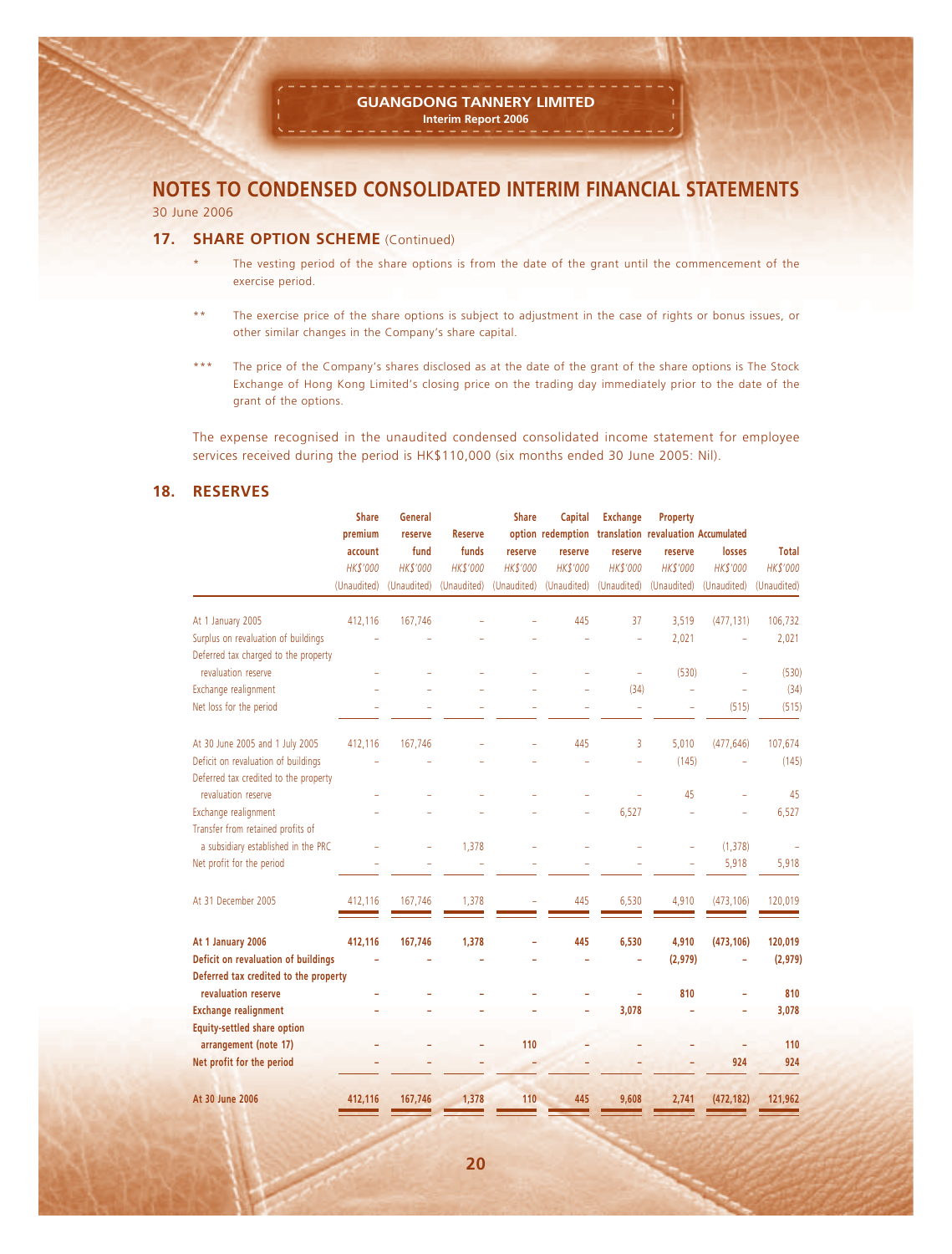30 June 2006

#### **19. COMMITMENTS**

As at 30 June 2006, the Group has contracted but not provided for capital commitments in respect of purchases of plant and machinery of approximately HK\$2,582,000 (31 December 2005: Nil).

#### **20. CONTINGENT LIABILITIES**

Following the change in senior management of the Company in June 2002, it was discovered that certain former executives (the "Former Executives") of Nanhai Tannery & Leather Products Co., Ltd. ("Nanhai Tannery") (one of whom was also a former director of the Company) had been involved in certain irregularities. Nanhai Tannery was until 31 December 2003 a wholly-owned subsidiary of the Company established in Nanhai, the PRC.

Upon discovery of the irregularities, an internal audit team of the Company's holding companies, working with the new management, conducted a preliminary investigation of the irregularities. The investigation revealed that the Former Executives apparently operated a business in parallel to the operations of Nanhai Tannery (the "Parallel Operation") for their own personal gain.

The incident was reported by the Company to the relevant PRC authorities who have detained the Former Executives and seized documents related to the Parallel Operation for investigation. The Company also instructed its auditors and the PRC lawyers to carry out special investigations with a view to ascertaining the effects of the Parallel Operation on the business of Nanhai Tannery and to advise management of the Group's possible recourse against the Former Executives.

Based on the findings of the special investigations and having regard to the professional advice received, the directors of the Company were of the opinion that the Parallel Operation should not be (and it had not been) incorporated in the financial statements of the Group and that the Parallel Operation appeared to have involved various irregularities in its transactions under the applicable PRC laws and regulations.

Pursuant to a business restructuring plan implemented by the Group, Tongyuan Tannery was established to operate the Group's tannery operations and businesses in the Guangdong province in January 2003. Tongyuan Tannery is a wholly-owned subsidiary of the Company which owns and operates a factory and distribution operations in Nanhai, the PRC. Tongyuan Tannery had purchased from Nanhai Tannery most of its items of property, plant and equipment and inventories in 2003.

On 31 December 2003, the Company entered into a conditional sale and purchase agreement with Yong Sheng Limited, a former subsidiary of GDH and a former fellow subsidiary of the Company, for the disposal of the Company's entire 100% interest in Nanhai Tannery. The transaction was completed on 31 December 2003 and Nanhai Tannery became a wholly-owned subsidiary of Yong Sheng Limited and ceased to be a subsidiary of the Company.

In 2004, certain bank accounts of Tongyuan Tannery in the PRC containing in total of approximately RMB9 million (equivalent to approximately HK\$8.7 million) were frozen by the Guangzhou Customs as at 31 December 2004. Taking into account the bank interest earned from the frozen bank balances and exchange realignment of HK\$0.5 million in aggregate up to 30 June 2006 (31 December 2005: HK\$0.3 million), the aggregate frozen bank balances amounted to approximately HK\$9.2 million as at 30 June 2006 (31 December 2005: HK\$9 million) (note 11).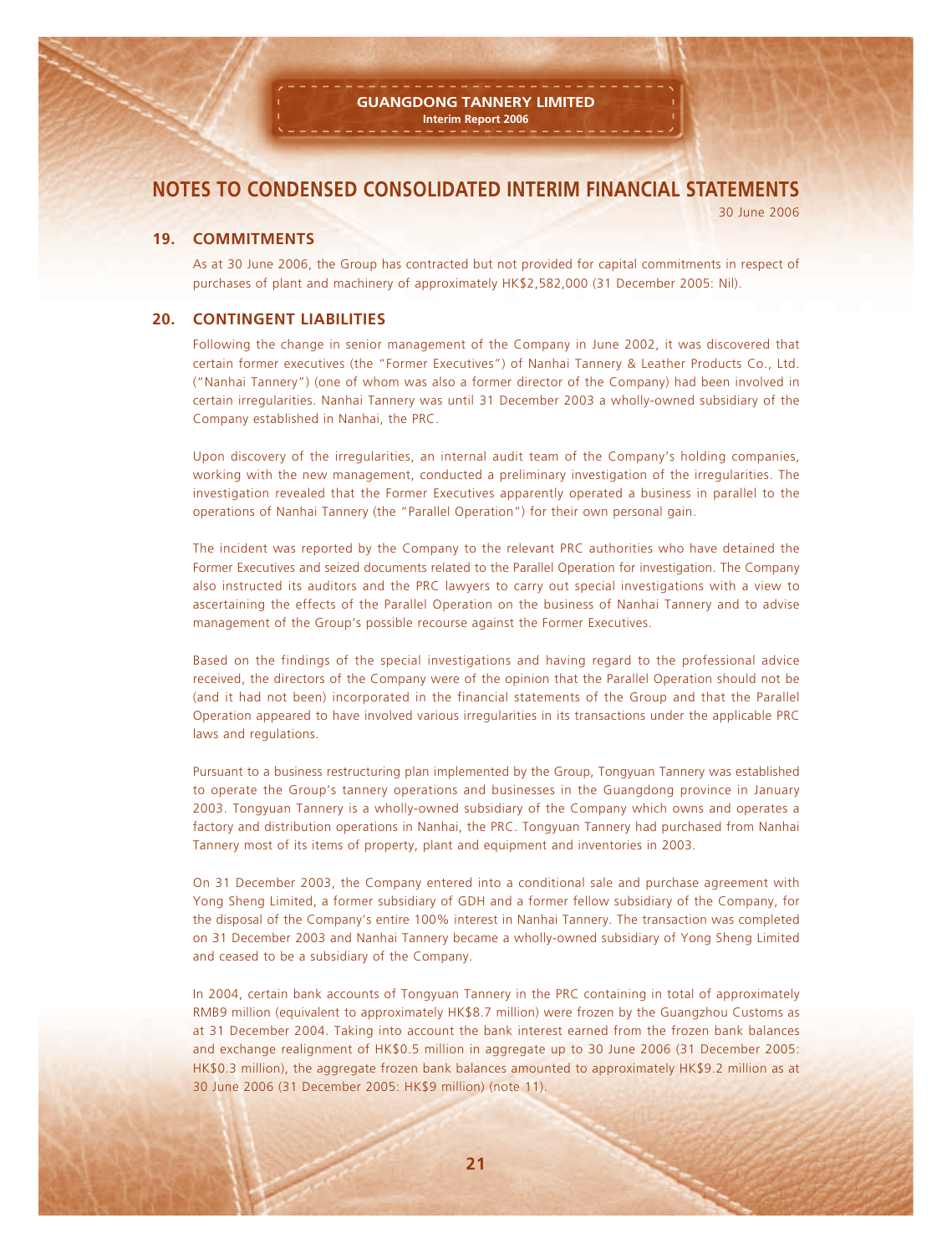#### **20. CONTINGENT LIABILITIES** (Continued)

The directors and management of the Company are satisfied that all the business and operations of Tongyuan Tannery have been conducted strictly in accordance with all the applicable PRC laws and regulations since its establishment, and that there has been no wrongdoing on the part of Tongyuan Tannery or any of its management or staff.

On 22 March 2004, the Guangzhou Customs issued a demand letter to Tongyuan Tannery and Nanhai Tannery (i) claiming tax of RMB36,989,000 (the "Potential Tax Claim") payable within 30 days from the date of the demand letter in relation to the tax evaded by Nanhai Tannery during the period from 2000 to 2002; and (ii) asserting that Tongyuan Tannery and Nanhai Tannery failed to notify the Guangzhou Customs of the change from Nanhai Tannery to Tongyuan Tannery.

Although the Group had disposed of its entire interest in Nanhai Tannery to Yong Sheng Limited and the tax evasion was related to the Parallel Operation of Nanhai Tannery, the PRC legal advice obtained by the Company in April 2004 indicated that if, which is denied by the Company, Tongyuan Tannery and Nanhai Tannery are considered to be one and the same entity due to the transfer of most of Nanhai Tannery's items of property, plant and equipment and inventories to Tongyuan Tannery, then it may be possible for the Guangzhou Customs to impose the Potential Tax Claim on Tongyuan Tannery. Accordingly, the Group carried a provision of RMB36,989,000 (equivalent to approximately HK\$35,884,000 as at 30 June 2006 (31 December 2005: HK\$35,526,000)) (note 16(a)) for the Potential Tax Claim which was made during the year ended 31 December 2003.

In addition, the PRC legal advice indicated that, under the existing PRC laws and regulations, the relevant PRC authorities may also impose a tax penalty on Tongyuan Tannery of an amount equal to 1 to 5 times the Potential Tax Claim, i.e. RMB36,989,000 to RMB184,945,000 (equivalent to approximately HK\$35,884,000 to HK\$179,420,000 as at 30 June 2006 (31 December 2005: HK\$35,526,000 to HK\$177,630,000)) (the "Potential Penalty"). In light of the PRC legal advice, the directors of the Company considered it appropriate to carry a provision of RMB36,989,000 (equivalent to approximately HK\$35,884,000 as at 30 June 2006 (31 December 2005: HK\$35,526,000)) (note 16(a)) for the Potential Penalty which was made during the year ended 31 December 2003.

In April 2005, a prosecution was initiated in the Guangzhou Intermediate People's Court (the "Guangzhou Court") against, amongst others, Nanhai Tannery, in relation to alleged tax evasion activities on the part of Nanhai Tannery and others between January 2000 and May 2002 (the "Guangzhou Proceedings"). Although Tongyuan Tannery was not made a party to the Guangzhou Proceedings, allegations were made in these proceedings that Tongyuan Tannery was set up as a vehicle to take over the assets of Nanhai Tannery, and to place obstacles on the Guangzhou Customs' attempt to recover the evaded tax. Tongyuan Tannery filed its objections to these allegations with the Guangzhou Court in June 2005 to explain that (i) Tongyuan Tannery and Nanhai Tannery were separate legal entities; (ii) the acquisition of Nanhai Tannery's assets (including factory premises, machinery and raw materials) by Tongyuan Tannery were legitimate and genuine transactions at fair market prices; and (iii) the balances in the bank accounts of Tongyuan Tannery which were frozen by Guangzhou Customs were the proceeds of the normal operations of Tongyuan Tannery, and were not related to the operations of Nanhai Tannery.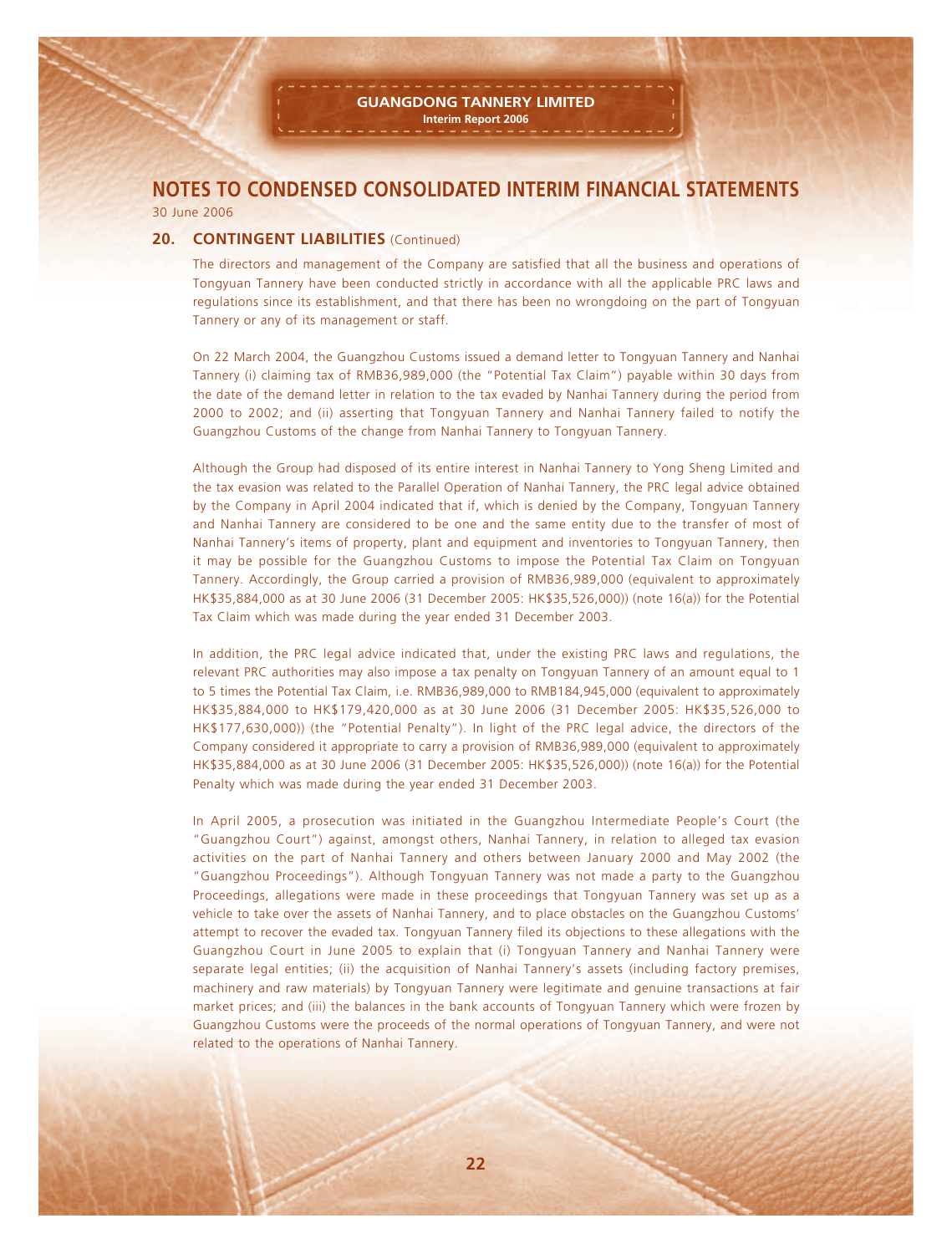30 June 2006

#### **20. CONTINGENT LIABILITIES** (Continued)

Judgement in the Guangzhou Proceedings (the "Judgement") was rendered on 2 September 2005. Nanhai Tannery, amongst others, was found liable for tax evasion and it was ordered that all illegal gains from the tax evasion activities be recovered and confiscated by the State (such order is to be executed by the Guangzhou Customs). Further, a fine of RMB8,000,000 was imposed on Nanhai Tannery.

On 30 August 2006, the Company obtained a PRC legal advice on the potential effects of the Judgement on Tongyuan Tannery. As there is no appeal lodged within the required appeal period, i.e. 10 days after the Judgement, the Judgement took effect and the PRC legal advice indicated that:

- (i) The Judgement made no finding to the effect that Tongyuan Tannery is in fact the same entity as Nanhai Tannery. Therefore, Tongyuan Tannery has not been held liable for any of the penalties which is imposed on Nanhai Tannery;
- (ii) The Judgement made no finding to the effect that the balances in the bank accounts of Tongyuan Tannery which were frozen by the Guangzhou Customs are the proceeds of Nanhai Tannery's illegal activities. This gives Tongyuan Tannery grounds to apply to the Guangzhou Customs for release of such frozen bank accounts;
- (iii) The Judgement made no finding to the effect that the acquisition of Nanhai Tannery's assets by Tongyuan Tannery was an attempt to dispose of Nanhai Tannery's assets in order to place obstacles on the Guangzhou Customs' attempt to recover the evaded tax. It is arguable that the Guangzhou Customs should not therefore seek to recover Nanhai Tannery's illegal gains from its illegal activities from Tongyuan Tannery; and
- (iv) The possibility that, notwithstanding the apparent absence in the Judgement of any findings directly incriminating Tongyuan Tannery, the Guangzhou Customs may nevertheless still seek to apply the balances in Tongyuan Tannery's bank accounts towards (or otherwise resort to the other assets of Tongyuan Tannery for) discharging Nanhai Tannery's liabilities, cannot be excluded.

In light of the PRC legal advice as detailed above, it remains unclear whether the Guangzhou Customs will seek to enforce the Judgement against Tongyuan Tannery, and if so, what the amount of penalty which may finally be imposed against it is going to be, and the other possible consequential actions that may be taken by the PRC authorities for the apparent breaches of certain PRC laws and regulations, or the existence or otherwise of any other penalties and claims so arising as a result of the aforesaid irregularities. Accordingly, the directors are of the opinion that the provisions for the Potential Tax Claim and Potential Penalty made during the year ended 31 December 2003 should continue to be carried in the Group's unaudited condensed consolidated interim balance sheet as at 30 June 2006. Should additional penalties in excess of the amount of the provision be imposed against Tongyuan Tannery, the directors are of the opinion that the Group would have adequate net assets and resources to continue its operations.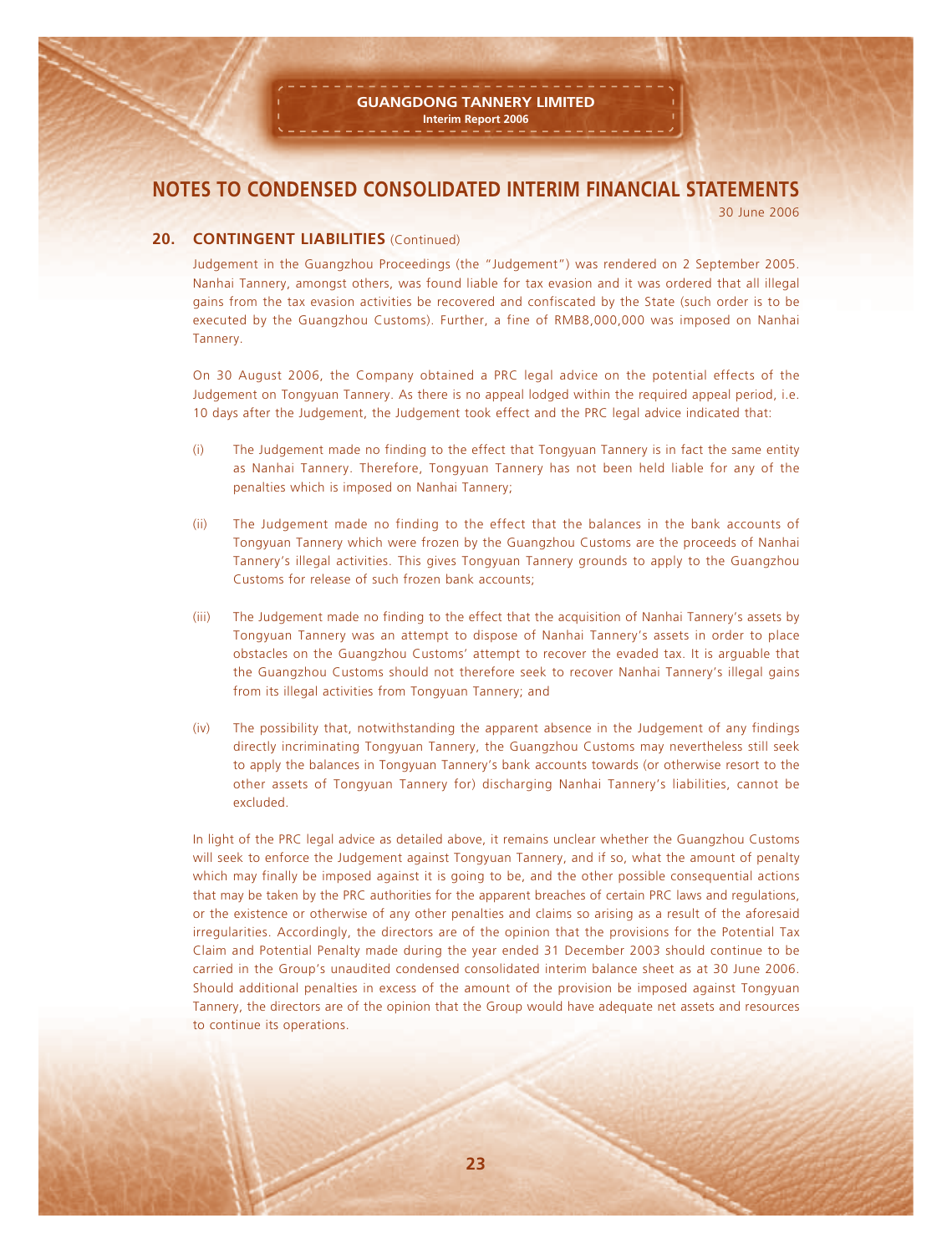#### **21. RELATED PARTY TRANSACTIONS**

#### **(a) Transactions with related parties**

In addition to the transactions and balances detailed elsewhere in these unaudited condensed consolidated interim financial statements, the Group had the following material transactions with related parties during the period:

|                                                     | Six months ended 30 June |             |  |
|-----------------------------------------------------|--------------------------|-------------|--|
|                                                     | 2006                     | 2005        |  |
|                                                     | <b>HK\$'000</b>          | HK\$'000    |  |
|                                                     | (Unaudited)              | (Unaudited) |  |
| Office rental paid to the immediate holding company | 46                       | 56          |  |
| Computer system maintenance service fees paid to    |                          |             |  |
| the immediate holding company                       | 72                       | 63          |  |
| Interest expense to the immediate holding company   | 598                      | 641         |  |
| Interest expense to a fellow subsidiary             | 1,043                    | 1,043       |  |

#### **(b) Outstanding balances with related parties**

- (i) Details of an amount due to a PRC joint venture partner, and loans from the immediate holding company and a fellow subsidiary as at the balance sheet date are included in notes 13, 14 and 15 to the unaudited condensed consolidated interim financial statements, respectively.
- (ii) As at 30 June 2006, the Group's gross amount due from its associate amounted to HK\$2,348,000 (31 December 2005: HK\$5,465,000). As at 31 December 2005, the Group's loan to an officer amounted to HK\$873,000.

#### **(c) Compensation of key management personnel of the Group**

|                                                     | Six months ended 30 June |             |  |  |
|-----------------------------------------------------|--------------------------|-------------|--|--|
|                                                     | 2006                     | 2005        |  |  |
|                                                     | <b>HK\$'000</b>          | HK\$'000    |  |  |
|                                                     | (Unaudited)              | (Unaudited) |  |  |
| Short term employee benefits                        | 846                      | 1,726       |  |  |
| Post-employment benefits                            | 192                      | 213         |  |  |
| Total compensation paid to key management personnel | 1,038                    | 1,939       |  |  |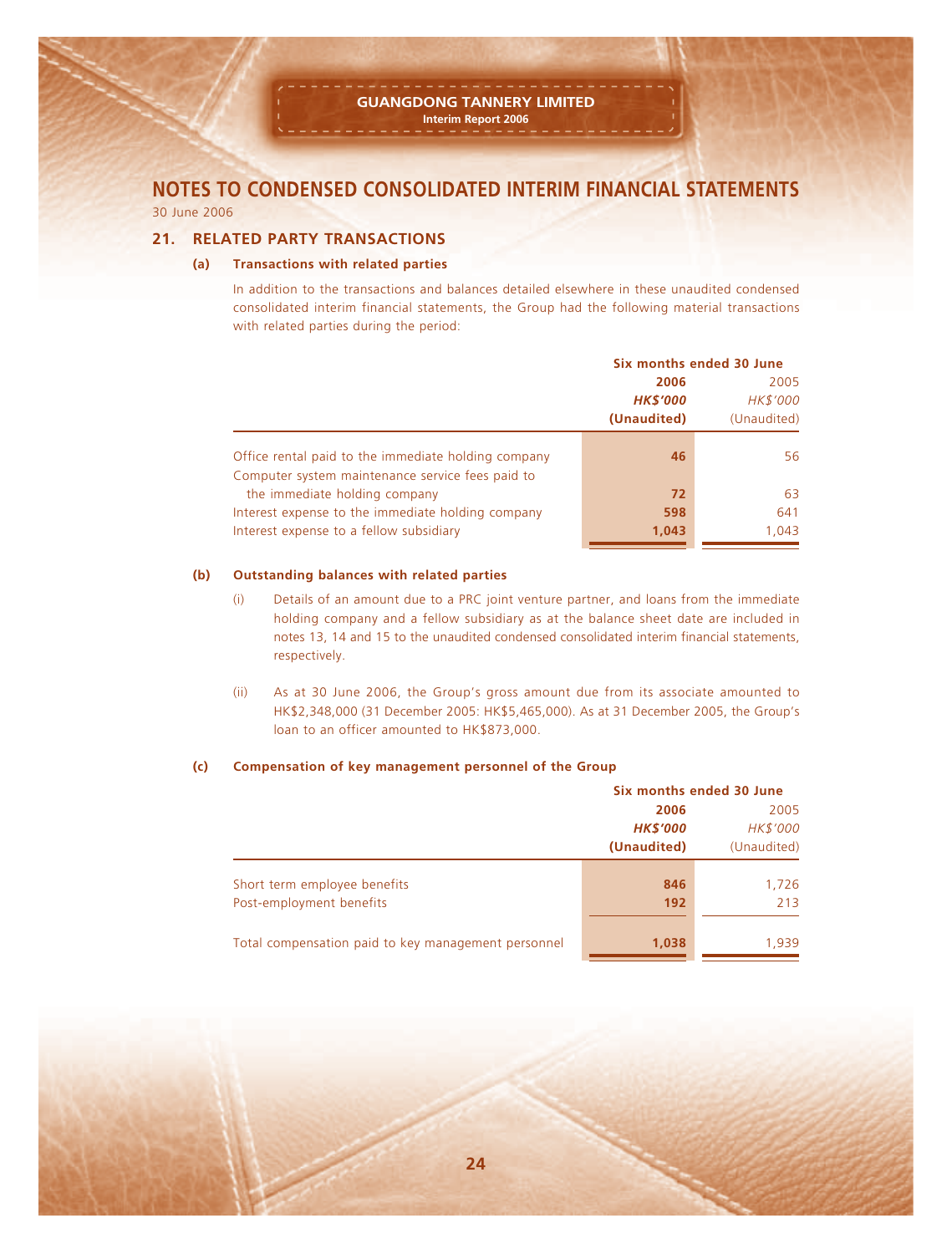#### **GUANGDONG TANNERY LIMITED Interim Report 2006**

# **NOTES TO CONDENSED CONSOLIDATED INTERIM FINANCIAL STATEMENTS**

30 June 2006

#### **22. PLEDGE OF ASSETS**

As at 30 June 2006, assets of the Group pledged to banks to secure general banking facilities granted to the Group were as follows:

|                                                 | <b>Notes</b> | 30 June<br>2006<br><b>HK\$'000</b> | 31 December<br>2005<br>HK\$'000 |
|-------------------------------------------------|--------------|------------------------------------|---------------------------------|
|                                                 |              | (Unaudited)                        | (Audited)                       |
| <b>Buildings</b>                                |              | 7,240                              | 7,590                           |
| Plant and machinery<br><b>Bills receivables</b> | 10           | 4,469                              | 5,245<br>22,485                 |
| Bank balances                                   | 11           | 9,516                              | 4,900                           |
|                                                 |              | 21,225                             | 40,220                          |

#### **23. APPROVAL OF THE INTERIM FINANCIAL STATEMENTS**

These unaudited condensed consolidated interim financial statements were approved and authorised for issue by the board of directors on 8 September 2006.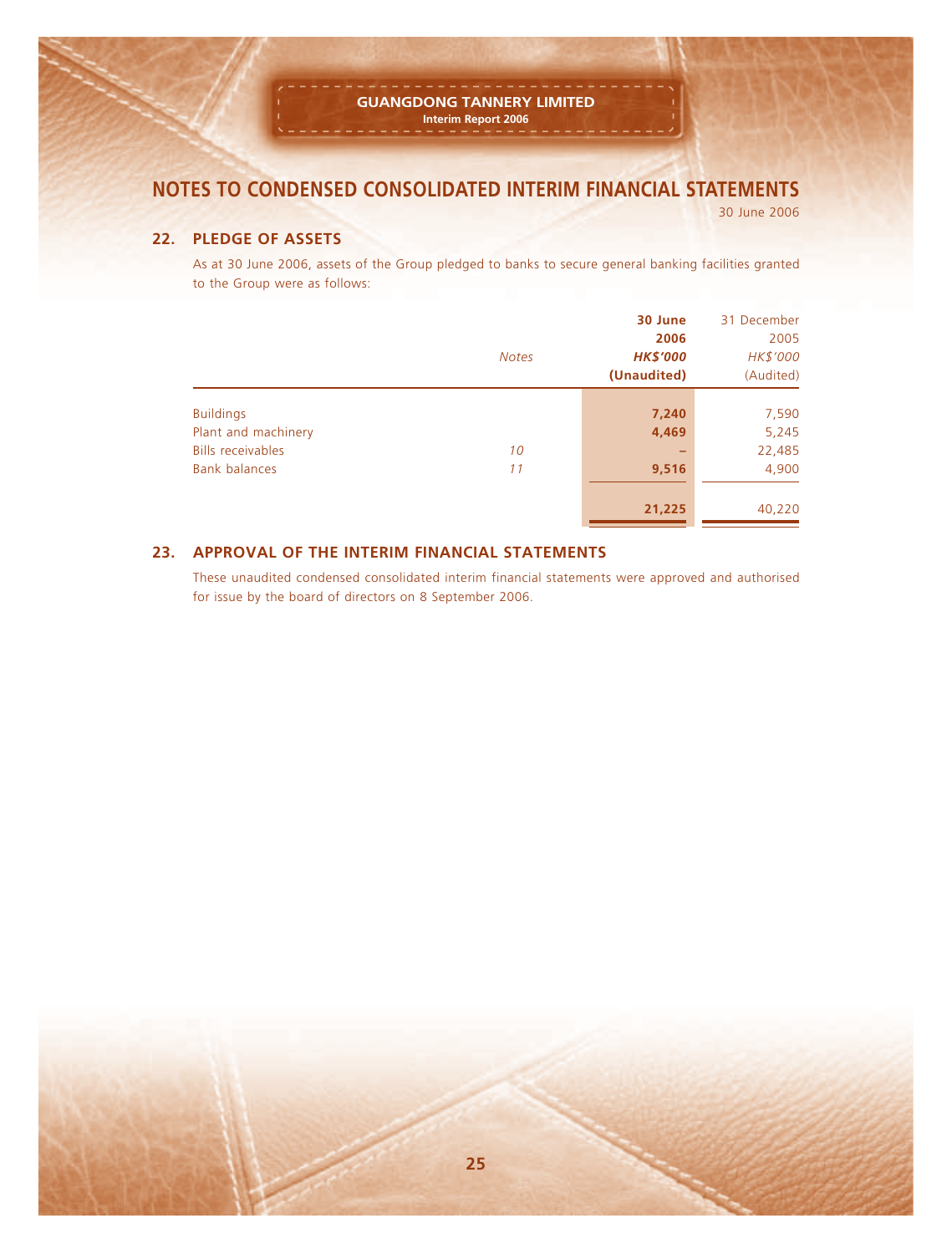# **DIRECTORS' INTERESTS AND SHORT POSITIONS IN SECURITIES**

As at 30 June 2006, the interests and short positions of the directors and the chief executive of the Company in the shares, underlying shares and debentures of the Company and its associated corporations (within the meaning of Part XV of the Securities and Futures Ordinance (the "SFO")) which are required to be (i) notified to the Company and The Stock Exchange of Hong Kong Limited (the "Hong Kong Stock Exchange") pursuant to Divisions 7 and 8 of Part XV of the SFO (including interests and short positions which a director is taken or deemed to have under such provisions of the SFO); (ii) entered in the register kept by the Company pursuant to section 352 of the SFO; or (iii) notified to the Company and the Hong Kong Stock Exchange pursuant to the Model Code for Securities Transactions by Directors of Listed Issuers ("Model Code") as set out in Appendix 10 of the Rules Governing the Listing of Securities on the Hong Kong Stock Exchange ("Listing Rules"), were as follows:

#### **(1) INTERESTS AND SHORT POSITIONS IN THE COMPANY**

|                  | Number of<br>options<br>held as at |                             | <b>Options granted</b><br>during the six months<br>ended 30 June 2006 | <b>Exercise</b><br>period of            | Total<br>consideration<br>paid for<br>share | Price per<br>ordinary<br>share payable<br>on exercise | options<br>exercised<br>during the<br>six months<br>ended 30 | Number of<br>options held<br>as at<br>30 June | Long/Short    |
|------------------|------------------------------------|-----------------------------|-----------------------------------------------------------------------|-----------------------------------------|---------------------------------------------|-------------------------------------------------------|--------------------------------------------------------------|-----------------------------------------------|---------------|
| Name of director | 1 January 2006                     | <b>Date</b><br>(dd/mm/yyyy) | <b>Number</b>                                                         | share options<br>(dd/mm/yyyy)<br>(Note) | options<br>(HK\$)                           | of options<br>(HK\$)                                  | <b>June 2006</b>                                             | 2006                                          | position      |
| Zhang Chunting   | 2,500,000                          |                             |                                                                       | 10/09/2003-<br>09/09/2008               | 1.00                                        | 0.220                                                 | -                                                            | 2,500,000                                     | Long position |
|                  | 2,000,000                          |                             |                                                                       | 12/05/2004-<br>11/05/2009               | 1.00                                        | 0.246                                                 | -                                                            | 2,000,000                                     | Long position |
| Deng Rongjun     | 1,500,000                          |                             |                                                                       | 12/05/2004-<br>11/05/2009               | 1.00                                        | 0.246                                                 | -                                                            | 1,500,000                                     | Long position |
| Xiong Guangyang  | 3,000,000                          |                             |                                                                       | 10/09/2003-<br>09/09/2008               | 1.00                                        | 0.220                                                 | -                                                            | 3,000,000                                     | Long position |
|                  | 2,200,000                          |                             |                                                                       | 12/05/2004-<br>11/05/2009               | 1.00                                        | 0.246                                                 | $\overline{\phantom{0}}$                                     | 2,200,000                                     | Long position |
| Fung Lak         | 300,000                            |                             |                                                                       | 10/09/2003-<br>09/09/2008               | 1.00                                        | 0.220                                                 |                                                              | 300,000                                       | Long position |
|                  | 300,000                            |                             |                                                                       | 12/05/2004-<br>11/05/2009               | 1.00                                        | 0.246                                                 |                                                              | 300.000                                       | Long position |

**Number of**

#### **Interests in options relating to ordinary shares**

*Note:* If the last day of any of the option periods is not a business day in Hong Kong, the option period shall end at the close of business on the business day preceding that day.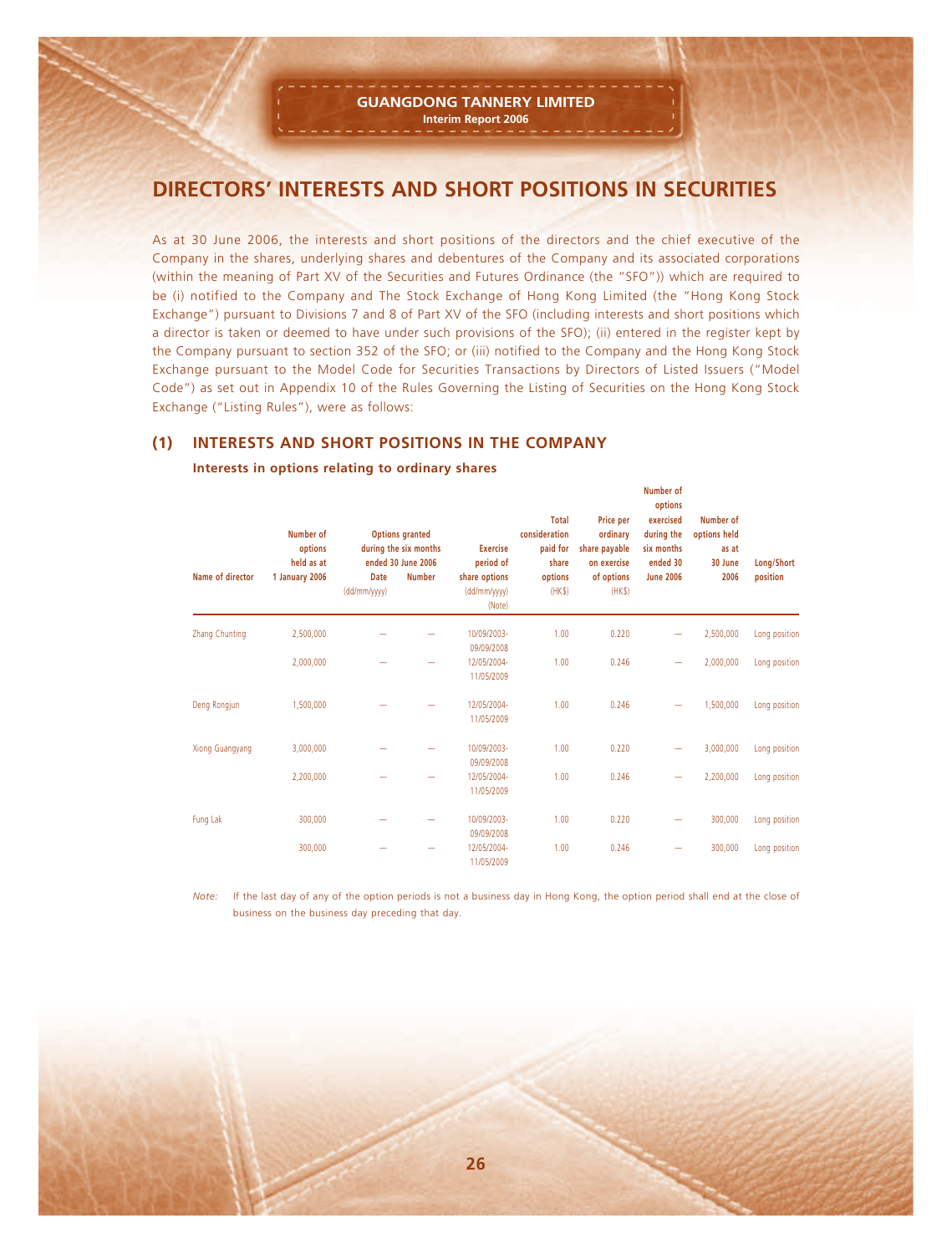#### **GUANGDONG TANNERY LIMITED Interim Report 2006**

# **DIRECTORS' INTERESTS AND SHORT POSITIONS IN SECURITIES**

#### **(2) INTERESTS AND SHORT POSITIONS IN GUANGDONG INVESTMENT LIMITED ("GDI")**

**(a) Interests in ordinary shares of GDI**

| <b>Name of director</b> | Capacity/<br>nature of<br><i>interests</i> |           | Long/short<br>position | Approximate<br>percentage<br>of holding |
|-------------------------|--------------------------------------------|-----------|------------------------|-----------------------------------------|
| Ho Lam Lai Ping Theresa | Personal                                   | 1,500,000 | Long position          | 0.025%                                  |

*Note:* The number of ordinary shares of GDI in issue as at 30 June 2006 was 6,022,248,071.

#### **(b) Interest in options relating to ordinary shares of GDI**

| Name of<br>director        | Number of<br>options<br>held as at<br>1 January<br>2006 | <b>Options granted</b><br>during the six months<br>ended 30 June 2006 |               | <b>Exercise</b><br>period of            | <b>Total</b><br>consideration<br>paid for<br>share | Price per<br>ordinary share<br>payable on<br>exercise | Number of<br>options<br>exercised<br>during the<br>six months<br>ended 30 | Number of<br>options<br>held as at<br>30 June | Long/Short      |
|----------------------------|---------------------------------------------------------|-----------------------------------------------------------------------|---------------|-----------------------------------------|----------------------------------------------------|-------------------------------------------------------|---------------------------------------------------------------------------|-----------------------------------------------|-----------------|
|                            |                                                         | Date<br>(dd/mm/yyyy)                                                  | <b>Number</b> | share options<br>(dd/mm/yyyy)<br>(Note) | options<br>(HK\$)                                  | of options<br>(HK\$)                                  | <b>June 2006</b>                                                          | 2006                                          | <b>Position</b> |
| Ho Lam Lai Ping<br>Theresa | 900,000                                                 |                                                                       |               | 05/03/2003-<br>04/03/2008               | 1.00                                               | 0.96                                                  | 900,000                                                                   |                                               | Long position   |
|                            | 1,500,000                                               |                                                                       |               | 08/08/2003-<br>07/08/2008               | 1.00                                               | 1.22                                                  | $\overline{\phantom{a}}$                                                  | 1,500,000                                     | Long position   |
|                            | 1,500,000                                               |                                                                       |               | 07/05/2004-<br>06/05/2009               | 1.00                                               | 1.59                                                  | $\overline{\phantom{a}}$                                                  | 1,500,000                                     | Long position   |
|                            | 1,000,000                                               |                                                                       |               | 25/08/2004-<br>24/08/2009               | 1.00                                               | 1.25                                                  | -                                                                         | 1.000.000                                     | Long position   |

*Note:* If the last day of any of the option periods is not a business day in Hong Kong, the option period shall end at the close of business on the business day preceding that day.

#### **(3) INTERESTS AND SHORT POSITIONS IN KINGWAY BREWERY HOLDINGS LIMITED ("KINGWAY")**

#### **Interests in ordinary shares of Kingway**

| <b>Name of director</b> | Capacity/<br>nature of<br><i>interests</i> | Number of<br>ordinary<br>shares held | Long/short<br>position | Approximate<br>percentage<br>of holding |
|-------------------------|--------------------------------------------|--------------------------------------|------------------------|-----------------------------------------|
| Ho Lam Lai Ping Theresa | Personal                                   | 80.000                               | Long position          | $0.0057\%$                              |

*Note:* The number of ordinary shares of Kingway in issue as at 30 June 2006 was 1,395,568,000.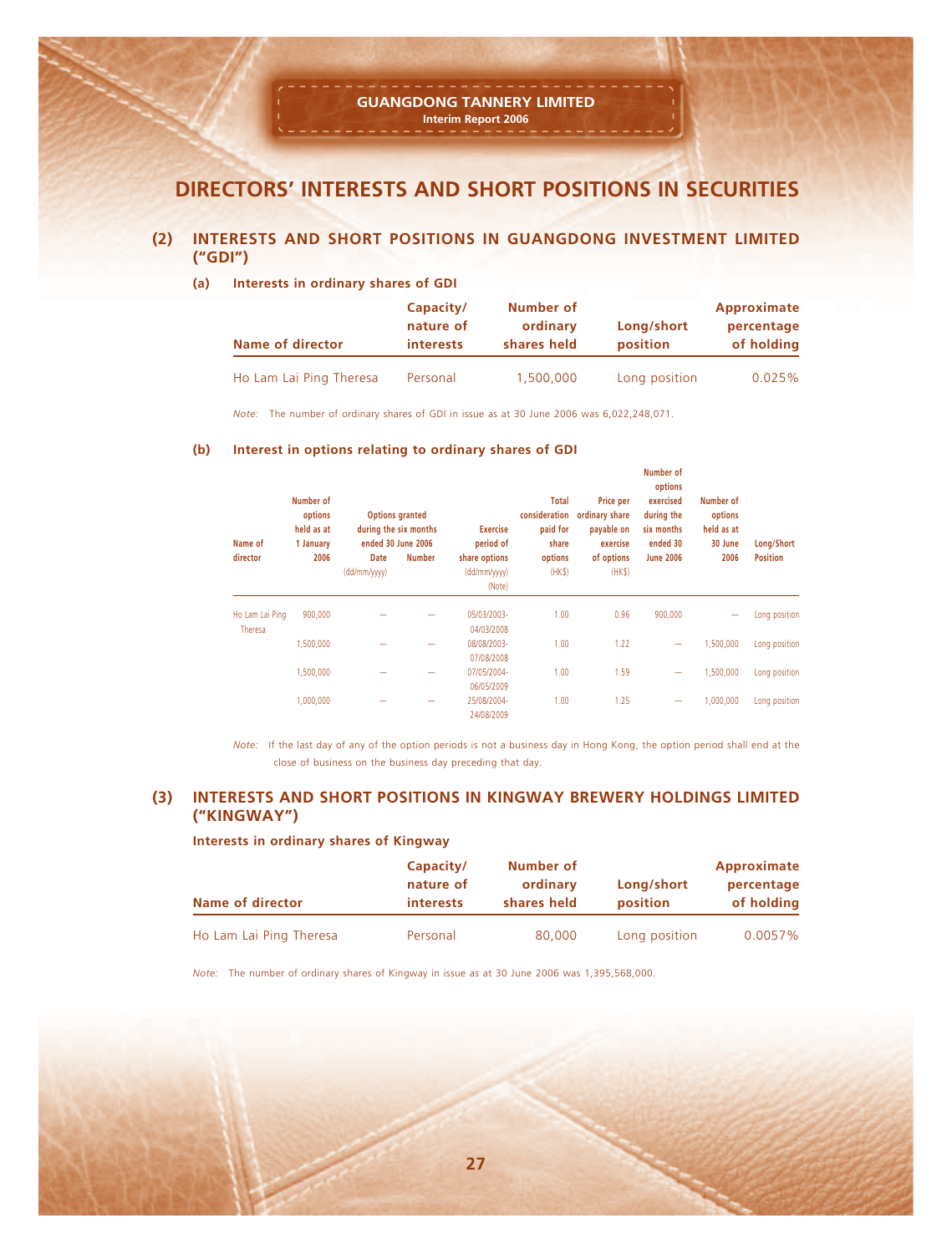# **DIRECTORS' INTERESTS AND SHORT POSITIONS IN SECURITIES**

Save as disclosed above, as at 30 June 2006, none of the directors or chief executive of the Company had registered any interests or short positions in the shares, underlying shares or debentures of the Company or any associated corporations (within the meaning of Part XV of the SFO) which are required to be: (i) notified to the Company and the Hong Kong Stock Exchange pursuant to Divisions 7 and 8 of Part XV of the SFO (including interests and short positions which a director is taken or deemed to have under such provisions of the SFO); (ii) entered in the register kept by the Company pursuant to Section 352 of the SFO; or (iii) notified to the Company and the Hong Kong Stock Exchange pursuant to the Model Code.

Save as disclosed above, at no time during the period was the Company, its holding companies or any of its subsidiaries or associated corporation a party to any arrangements to enable the directors of the Company or their spouse or children under 18 years of age to acquire benefits by means of the acquisition of shares in, or debentures of, the Company or any other body corporate.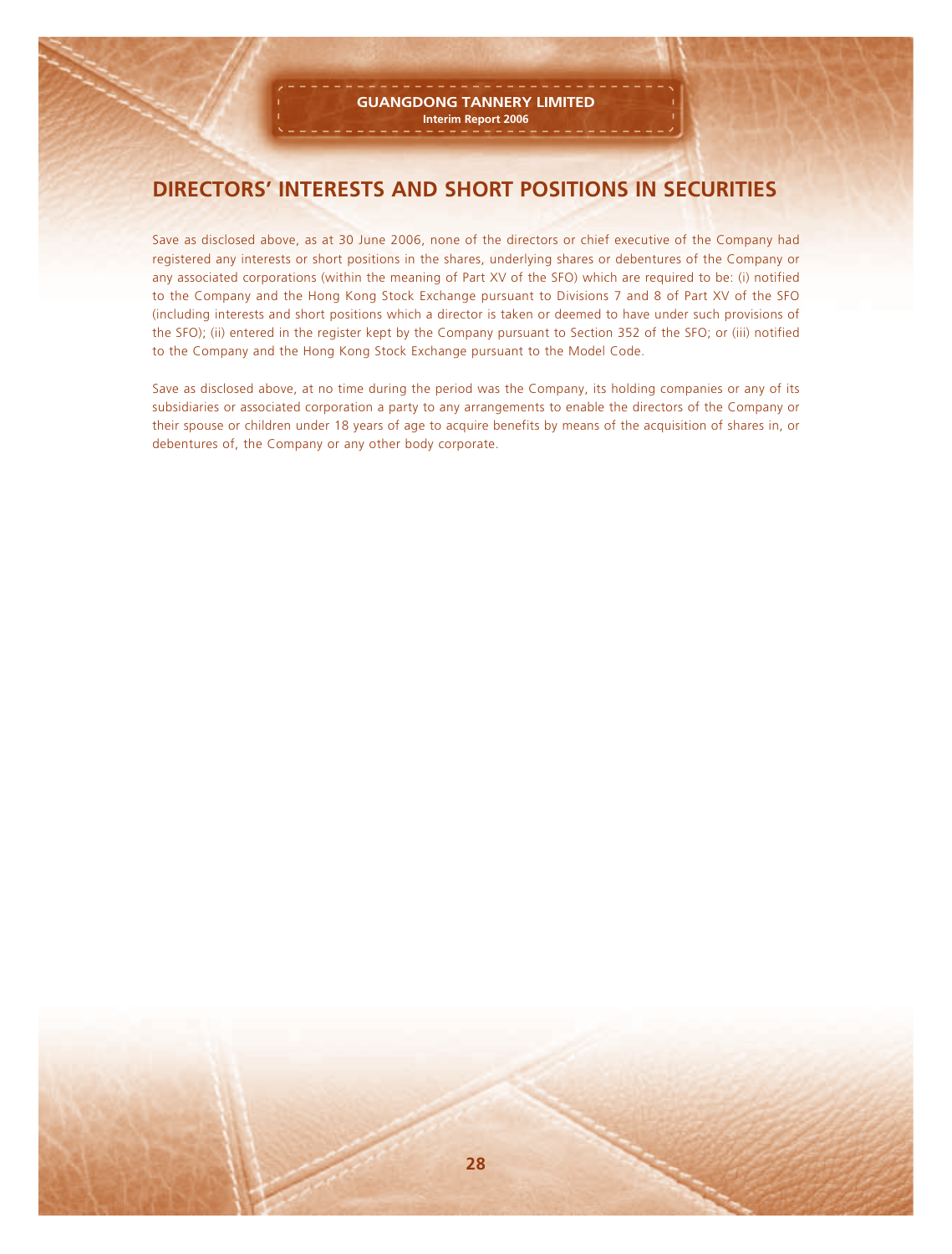# **SUBSTANTIAL SHAREHOLDERS' INTERESTS**

As at 30 June 2006, so far as is known to any director or chief executive of the Company, the following persons (other than a director or chief executive of the Company) have an interest or short position in the ordinary shares or underlying ordinary shares which would fall to be disclosed to the Company under the provisions of Divisions 2 and 3 of Part XV of the SFO, or which are recorded in the register kept by the Company pursuant to Section 336 of the SFO:

| Name of Shareholder                                                                   | <b>Capacity/nature</b><br>of interests                        | Number of<br>ordinary<br>shares held | Long/Short<br>position | Approximate<br>percentage of<br>the Company's<br>issued ordinary<br>share capital |
|---------------------------------------------------------------------------------------|---------------------------------------------------------------|--------------------------------------|------------------------|-----------------------------------------------------------------------------------|
| 廣東粵港投資控股有限公司<br>(Guangdong Yue Gang<br>Investment Holdings<br>Company Limited) (Note) | Beneficial owner/<br>interest<br>of controlled<br>corporation | 375,100,000                          | Long position          | 71.56%                                                                            |
| <b>GDH Limited</b>                                                                    | Beneficial owner/<br>interest of<br>controlled<br>corporation | 375,100,000                          | Long position          | 71.56%                                                                            |

*Note:* The attributable interest which 廣東粵港投資控股有限公司 (Guangdong Yue Gang Investment Holdings Company Limited) has in the Company is held through its 100 per cent. direct interest in GDH Limited.

Save as disclosed above, no other person (other than a director or chief executive of the Company) known to any director or chief executive of the Company as at 30 June 2006 had an interest or short position in the ordinary shares or underlying ordinary shares which would fall to be disclosed to the Company under the provisions of Divisions 2 and 3 of Part XV of the SFO, or which are recorded in the register kept by the Company pursuant to Section 336 of the SFO.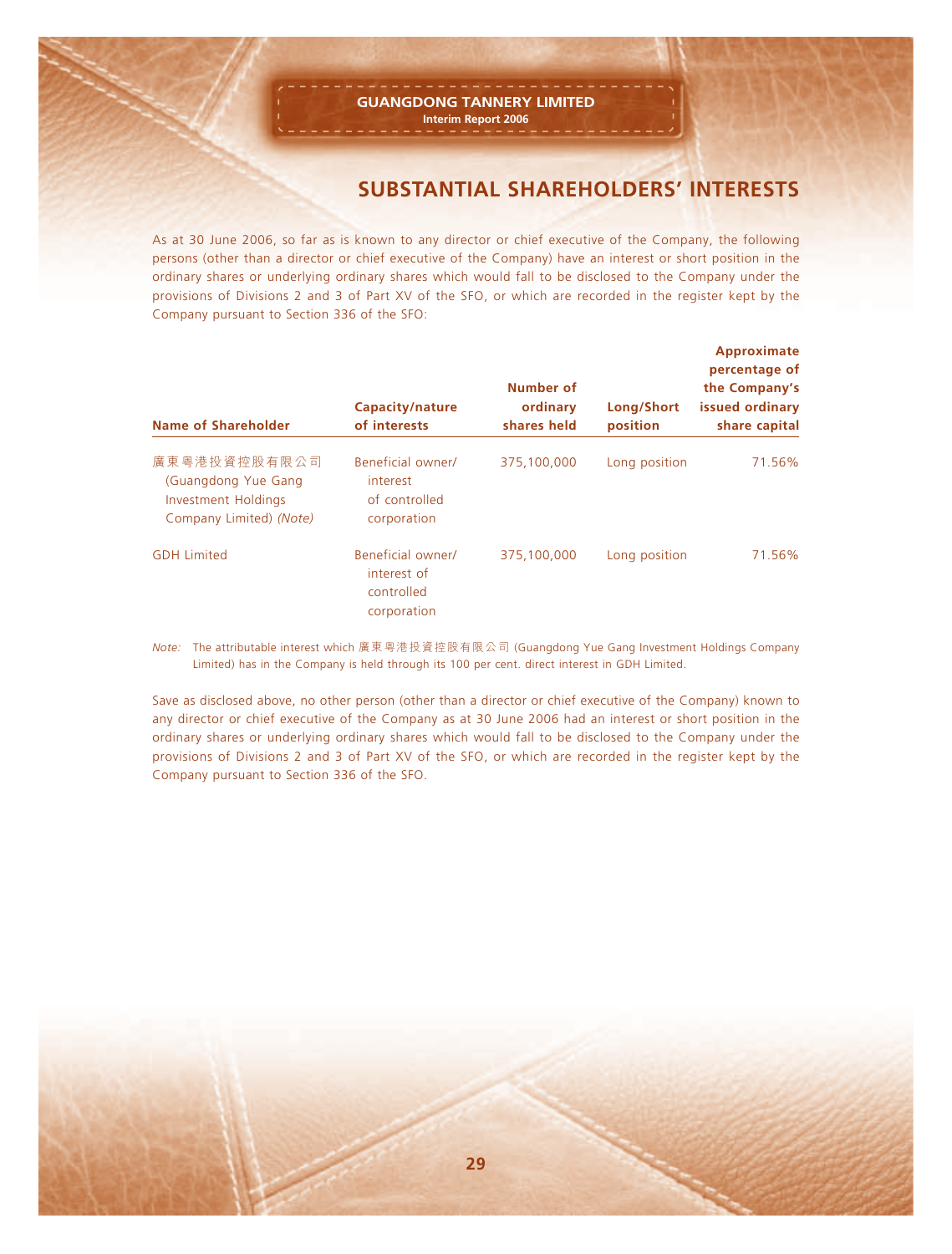# **SHARE OPTION SCHEME**

In assessing the theoretical aggregate value of the share options granted during the six months ended 30 June 2006, the Black-Scholes option pricing model (the "Model") # has been used.

#### **Share options granted during the six months ended 30 June 2006:**

| 3 April 2006               |
|----------------------------|
| 3 April 2006 - 3 July 2006 |
| 4 July 2006 - 3 July 2011  |
| HK\$0.196 per share        |
|                            |

|                      | <b>Number of</b><br>options as at<br>3 April 2006 | <b>Options</b><br>value as at<br>3 April 2006<br>(Note (2))<br>HK\$ | Number of<br>options as at<br>30 June 2006 | <b>Options</b><br>value as at<br>30 June 2006<br>(Note (3))<br>HK\$ |
|----------------------|---------------------------------------------------|---------------------------------------------------------------------|--------------------------------------------|---------------------------------------------------------------------|
| Grantee:<br>Employee | 1,000,000                                         | 110,000                                                             | 1,000,000                                  | 139,800                                                             |
| Total                | 1,000,000                                         | 110,000                                                             | 1,000,000                                  | 139,800                                                             |

*Notes:*

- (1) The closing price of the ordinary shares of the Company immediately before the date on which the options were granted was HK\$0.191.
- (2) According to the Model, the theoretical aggregate value of the options was estimated at HK\$110,000 as at 3 April 2006 (when the options were granted) with the following variables and assumptions:

| <b>Risk Free Rate</b>          |      | 4.4298%, being the approximate yield of the 5-year Exchange Fund<br>Note traded on 3 April 2006                                                                                                                                    |
|--------------------------------|------|------------------------------------------------------------------------------------------------------------------------------------------------------------------------------------------------------------------------------------|
| <b>Expected Volatility</b>     |      | 61.73%, being the annualised volatility of the closing price of the<br>ordinary shares of the Company from 4 April 2005 to 3 April 2006                                                                                            |
| <b>Expected Dividend Yield</b> |      | Nil                                                                                                                                                                                                                                |
| Expected Life of the Options   | - 11 | 5.25 years                                                                                                                                                                                                                         |
| Assumptions                    |      | There is no material difference between the expected volatility over<br>the whole life of the options and the historical volatility of the<br>Ordinary Shares of the Company over the period from 4 April 2005<br>to 3 April 2006. |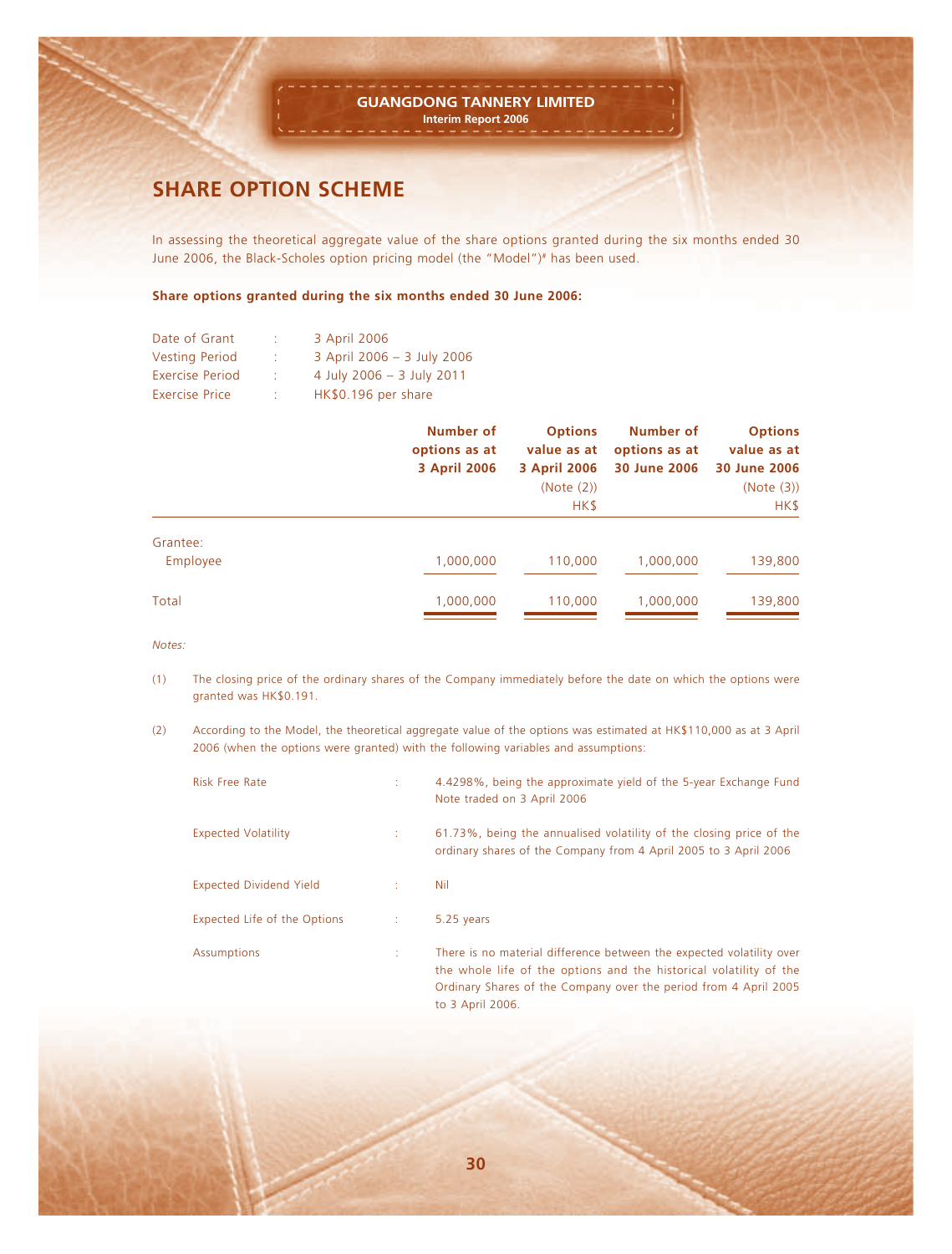# **SHARE OPTION SCHEME**

#### *Notes (continued):*

(3) According to the Model, the theoretical aggregate value of the outstanding options was estimated at HK\$139,800 as at 30 June 2006 with the following variables and assumptions:

| <b>Risk Free Rate</b>          |            | 4.6457%, being the approximate yield of the 5-year Exchange Fund<br>Note traded on 30 June 2006                                                                                                                                   |
|--------------------------------|------------|-----------------------------------------------------------------------------------------------------------------------------------------------------------------------------------------------------------------------------------|
| <b>Expected Volatility</b>     |            | 57.4%, being the annualised volatility of the closing price of the<br>ordinary shares of the Company from 1 July 2005 to 30 June 2006                                                                                             |
| <b>Expected Dividend Yield</b> | ÷.         | <b>Nil</b>                                                                                                                                                                                                                        |
| Expected Life of the Options   | $\sim 100$ | 5 years                                                                                                                                                                                                                           |
| Assumptions                    |            | There is no material difference between the expected volatility over<br>the whole life of the options and the historical volatility of the<br>Ordinary Shares of the Company over the period from 1 July 2005 to<br>30 June 2006. |

- (4) Options forfeited, if any, before the expiry of the options will be treated as lapsed options which will be added back to the number of ordinary shares available to be issued under the relevant share option scheme.
- # The Model is developed to estimate the fair value of publicly traded options that have no vesting restriction and are fully transferable. The Model is only one of the commonly used models to estimate the fair value of an option. The value of an option varies with different variables of certain subjective assumptions. Any change in the variables so adopted may materially affect the estimation of the fair value of an option.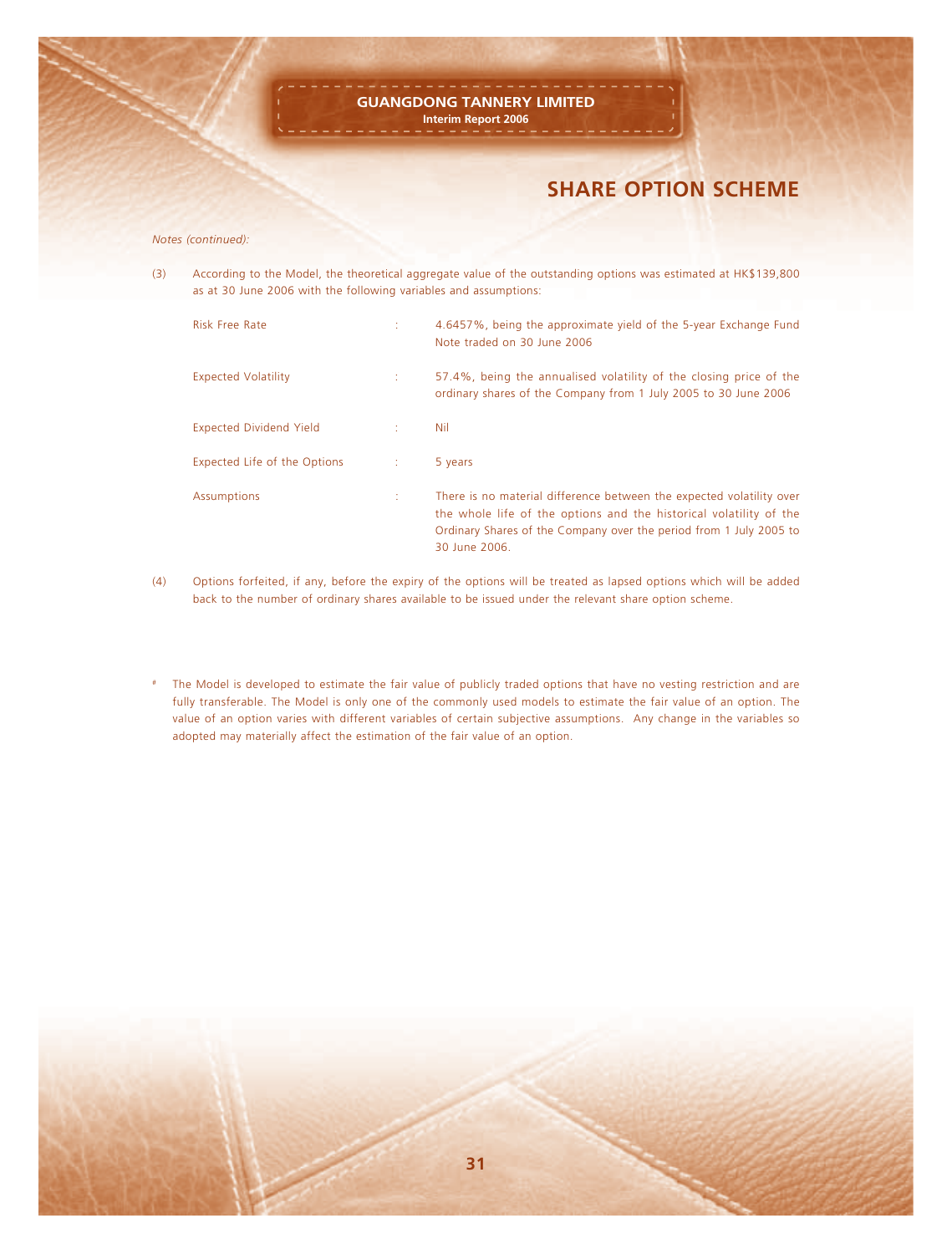# **CORPORATE GOVERNANCE AND OTHER INFORMATION**

#### **CODE ON CORPORATE GOVERNANCE PRACTICES**

The Company has applied the principles and complied with the code provisions of the Code on Corporate Governance Practices ("Code on CG Practices") as set out in Appendix 14 of the Listing Rules throughout the six months ended 30 June 2006.

#### **AUDIT COMMITTEE**

The Company established an audit committee ("Audit Committee") in September 1998 and its terms of reference are in line with the Code on CG Practices. The Audit Committee comprises three independent nonexecutive directors, Mr. Fung Lak, Mr. Choi Kam Fai Thomas and Mr. Chan Cheong Tat. Mr. Fung Lak is the Chairman of the Audit Committee. The principal duties of the Audit Committee include, inter alia, the review of the completeness, accuracy and fairness of the Company's financial reports and the Group's internal control systems.

#### **REMUNERATION COMMITTEE**

The Company established a remuneration committee ("Remuneration Committee") in June 2005 and its terms of reference are in line with the Code on CG Practices. The Remuneration Committee comprises one executive director, Mr. Zhang Chunting, and three independent non-executive directors, Mr. Fung Lak, Mr. Choi Kam Fai Thomas and Mr. Chan Cheong Tat. Mr. Zhang Chunting is the Chairman of the Remuneration Committee. The principal duties of the Remuneration Committee include, inter alia, making recommendations to the Board relating to the Company's policy for directors' and senior management's remuneration, determining the executive directors' and senior management's remuneration packages, reviewing and approving their performance-based remuneration and compensation payable for their loss of offices.

#### **NOMINATION COMMITTEE**

The Company established a nomination committee ("Nomination Committee") in June 2005 and its terms of reference are in line with the Code on CG Practices. The Nomination Committee comprises one executive director, Mr. Zhang Chunting, and three independent non-executive directors, Mr. Fung Lak, Mr. Choi Kam Fai Thomas and Mr. Chan Cheong Tat. Mr. Zhang Chunting is the Chairman of the Nomination Committee. The principal duties of the Nomination Committee include, inter alia, nominating and recommending candidates to fill vacancies on the Board.

#### **MODEL CODE FOR SECURITIES TRANSACTIONS BY DIRECTORS**

The Company has adopted the Model Code set out in Appendix 10 of the Listing Rules as the code of conduct regarding directors' securities transactions. All directors of the Company have confirmed, following specific enquiry by the Company, that they have complied with the required standard set out in the Model Code throughout the six months ended 30 June 2006.

#### **REVIEW OF INTERIM RESULTS**

The Group's interim financial report for the six months ended 30 June 2006 has not been audited, but has been reviewed by the Audit Committee and the Company's auditors, Messrs. Ernst & Young.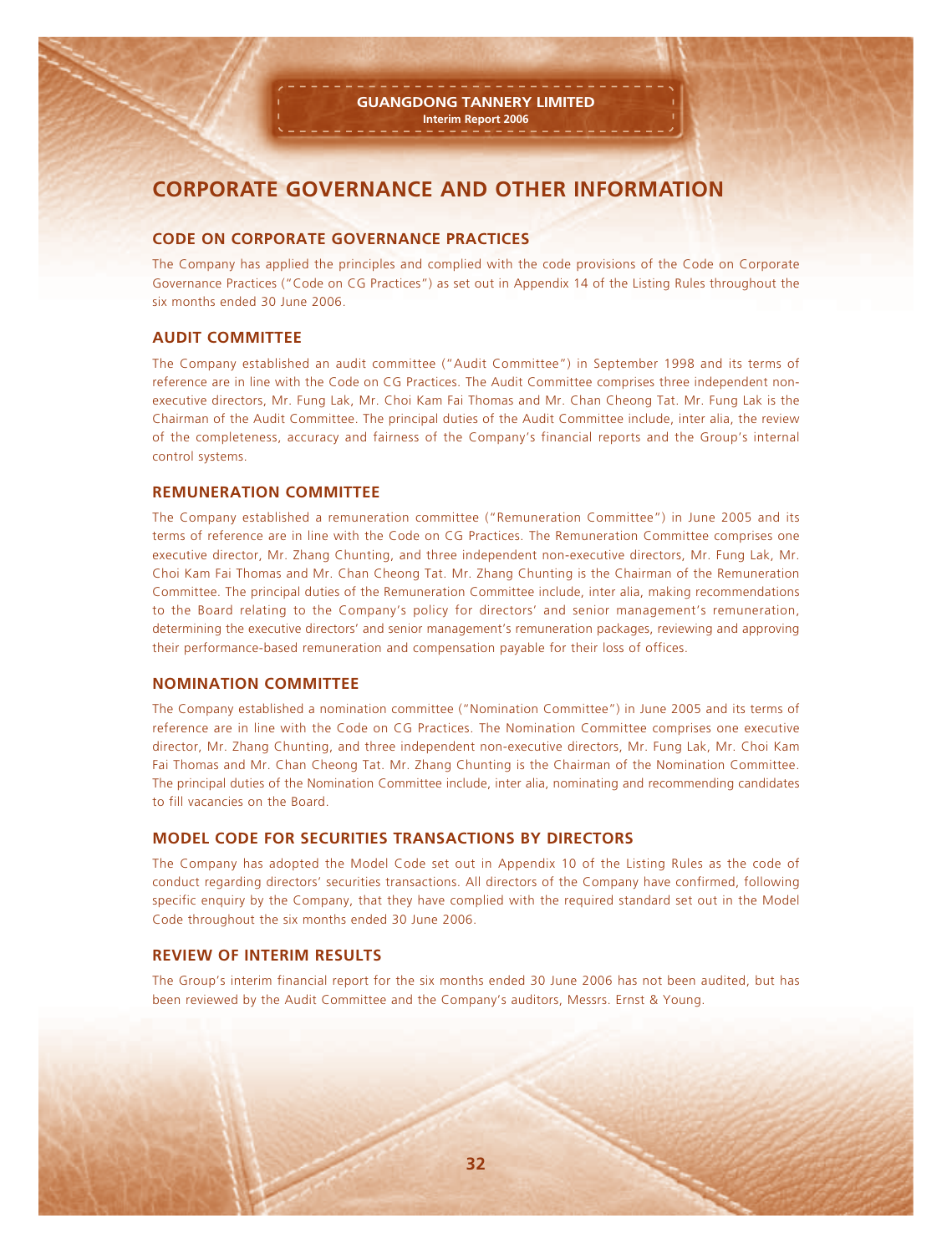#### **GUANGDONG TANNERY LIMITED Interim Report 2006**

# **CORPORATE GOVERNANCE AND OTHER INFORMATION**

#### **PURCHASE, SALE AND REDEMPTION OF THE COMPANY'S LISTED SECURITIES**

Neither the Company nor any of its subsidiaries purchased, sold or redeemed any of the Company's listed securities during the six months ended 30 June 2006.

> By Order of the Board **Zhang Chunting** *Chairman*

Hong Kong 8 September 2006